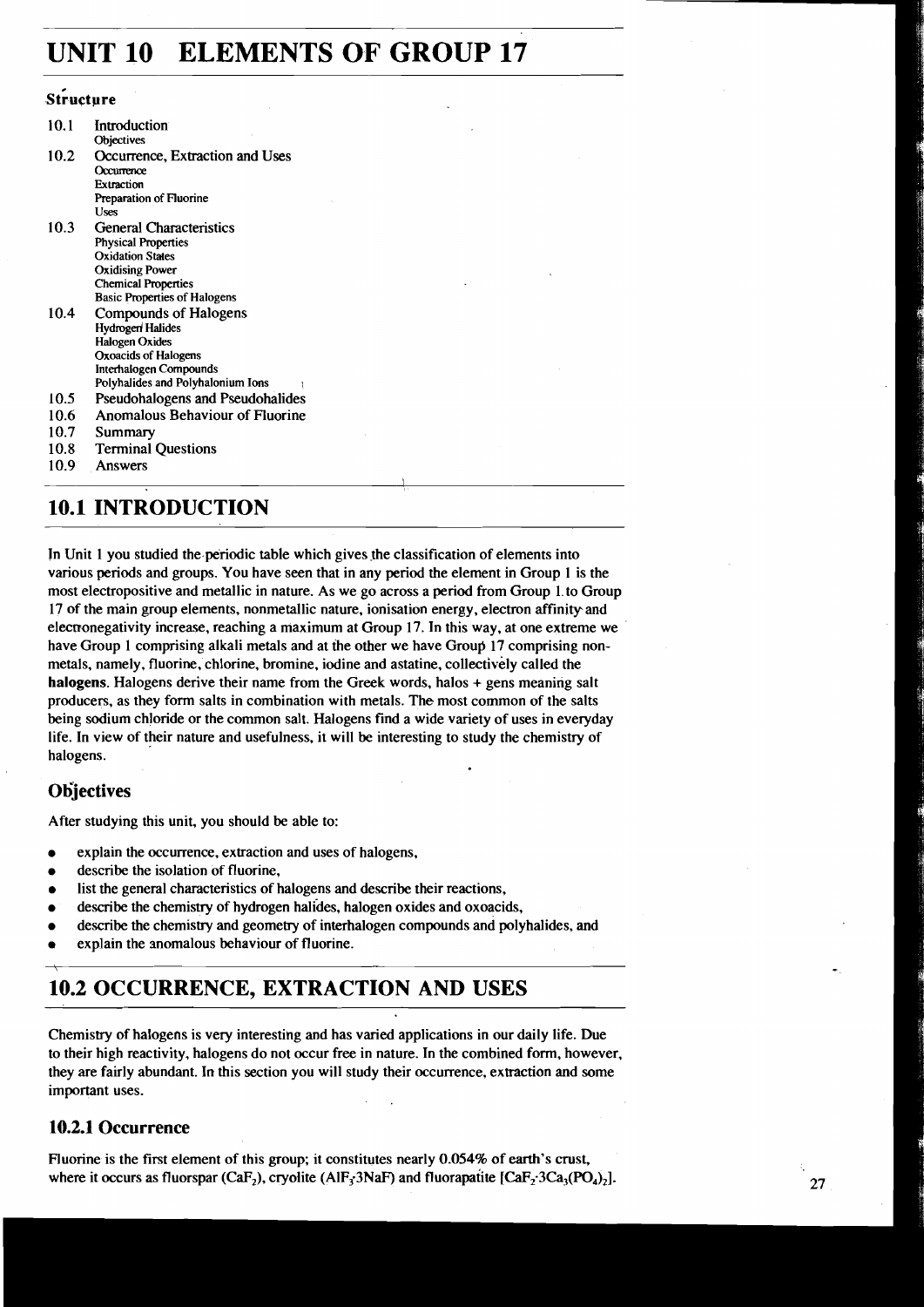**p-Block Elements-II** Small amounts of fluorides occur in sea water and in some mineral springs. Bones also contain small amounts of fluorine. A six mile long belt of fluorspar has been recently discovered in Dungarpur (Rajasthan) and is considered to be sufficient to meet the needs of the country

> Chlorine, which forms  $0.013%$  of earth's crust, occurs mainly as chlorides of sodium and other alkali and alkaline earth metals in saIt mines as well as in sea water. Sea water is almost a  $3\%$  solution of various salts, of which sodium chloride forms  $\sim 83\%$ . Bromine, as bromides, occurs in sea water and dry salt lakes and constitutes about  $2.0 \times 10^{-4}\%$  of earth' crust. Iodine is the rarest of all the halogens, forming only  $4.6 \times 10^{-5}\%$  of earth's crust. Its main source used to be **kelp,** or the ash obtained on burning sea weeds. and **Chile**  saltpetre in which it occurs as iodates. However, now it is mostly extracted from brine. Astatine is a radioactive element. The naturally occurring isotopes of astatine have half-lives of less than one minute. Therefore, it occurs in negligible amounts in nature. The isotope 21 1 **8**  At having the longest half-life of 7.21 hours, is made by bombarding bismuth with  $\alpha$ particles.



#### **10.2.2 Extraction**

The only practicable method of preparing fluorine gas is Moissan's original procedure based on the electrolysis of KF dissolved in anhydrous HF. The details of this method along with some other methods for the isolation of fluorine have been given separately in Section 10.2.3. You have already studied in Unit 3 that chlorine is obtained as a byproduct along with hydrogen in the manufacture of sodium hydroxide by electrolysis of brine. Electrolysis of molten sodium chloride also gives chlorine and sodium. In some parts of the world, it is produced by the electrolysis of aqueous HCI. Bromine is made on an industrial scale by reaction of bromides with chlorine. A mixture of air and chlorine is blown through an aqueous solution of a bromide at a pH of 3.5. Chlorine displaces bromine and air blows it out of the solution.

Iodine can also be prepared similarly by the oxidation of iodides by chlorine. Iodine is also prepared by treating brine with  $AgNO<sub>3</sub>$  to precipitate AgI. This is possible because AgI is the least soluble of all the silver halides. Precipitated AgI is treated with clean scrap iron or steel to form metallic silver and a solution of  $FeI<sub>2</sub>$ . This solution is then treated with chlorine to liberate  $I_2$ . Precipitated silver is redissolved in dil. HNO3 to give AgNO3 which is used again to precipitate AgI.



#### **10.2.3 Preparation of Fluorine**

Isolation of fluorine presented a tough problem to chemists for about a century. Though its existence was first shown by Davy in 1813, yet it could not be isolated before 1886. All attempts at isolation of fluorine failed due to the following reasons :

- i) High chemical reactivity of fluorine towards other elements.
- ii) It attacked the apparatus whether made of glass, carbon, platinum or any other metal in which its preparation was tried.
- 111) In view of fluorine being the most powerful oxidant, no oxidising agent could be available which could bring about the oxidation of HF to  $F_2$ . Therefore, the only method available was that of electrolysis.
- iv) The method of electrolysis was not fruitful. Aqueous HF on electrolysis yields hydrogen and oxygen. On the other hand anhydrous HF was found to be a nonconductor of electricity.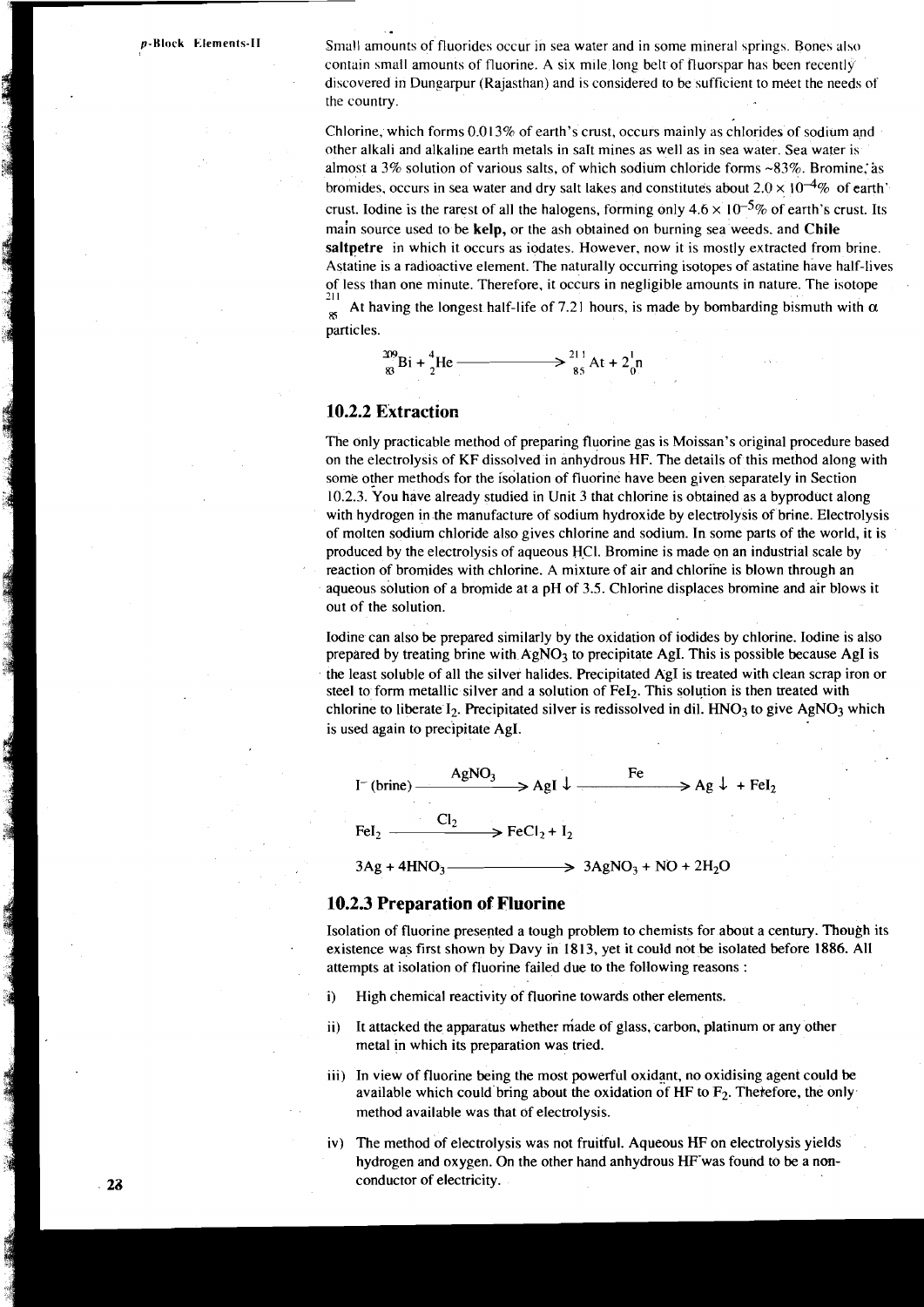#### **V)** Exceedingly poisonous and corrosive character of anhydrous HF proved fatal to early chemists.

All the above mentioned reasons were very disheartening. However, Moissan picked up courage and entered this field. He electrolysed a cooled solution of KF in anhydrous liquid HF at 250 K using platinum-iridium electrodes sealed with fluorspar caps in a platinum Utube. In this reaction, the actual electrolyte is KF while HF acts as an ionising solvent,  $F_2$  is evolved at the anode and H, at the cathode as indicated below :



 $2K + 2HF$   $\longrightarrow$   $2KF + H_2$ 

Potassium fluoride thus formed again undergoes electrolysis. As the hydrogen fluoride is used up, more is added to prevent the melting point of the mixture from rising. The outgoing gases,  $F_2$  and  $H_2$ , are not allowed to mix up in the electrolytic cell. The fluorine gas is collected in plastic receivers.

Moisson's original method has been modified. In place of the expensive Pr/Ir alloy, cells made of copper, steel or Monel metal, which is a nickel-copper alloy, have been used. These get covered by a thin protective film of the fluoride just as aluminium is protected by the thin film of oxide. Anode is a carbon rod impregnated with copper to render it inert and cathode is made of steel or copper. A mixture of KF and HF in the molar ratio of 1:1 or 1:2 is used as electrolyte giving a working temperature of 515 K or 345 K, respectively.

### **10.2.4 Uses**

The main use of halogens is in the halogenation of organic and inorganic compounds. You must have heard of or used the tincture of iodine (iodine dissolved in alcohol) as **an**  antiseptic. Iodine is present in the thyroid hormone. **A** deficiency of iodine causes goitre and leads to stunted growth and cretinism. To prevent this, common salt is routinely iodised. You must have used toothpastes containing fluorides in order to prevent tooth decay by dental caries. You are aware that naturally occurring uranium is a mixture of two isotopes - $^{238}$ U (99.3%) and  $^{235}$ U (0.7%). Of the two, the latter is fissionable and is used for the generation of nuclear power. Fluorine is used for the production of uranium hexaflouride, the compound used for separation of  $^{235}$ U and  $^{238}$ U isotopes by gaseous diffusion method. Besides this, liquid fluorine was used as an oxidant in rocket fuels but this has now been discontinued. Teflon, so familiar to modem housewife in the form of its coating on kitchenware to make them nonsticking, is a polymer of fully fluorinated ethylene, You have already studied in Unit 7, the use of chlorofluorocarbons or CFCs as refrigerants, in aerosol sprays and in micro-electronics. Freons, e.g., CCl<sub>2</sub>F<sub>2</sub> (Freon-12) and CCl<sub>3</sub>F(Freon-11) used as refrigerants also contain fluorine. Bleaching powder, CaOCl<sub>2</sub>, is used for bleaching paper pulp and textiles. Bleaching powder or liquid chlorine is used for disinfection **of** water on a. large scale. Chlorine was used in the chemical warfare in World War I. The most important use of chlorine is in the manufacture of polyvinylchloride or PVC, which because of its noninflammability and insulating properties is used as an electrical insulator, for covering electric wires, making conduit pipes, etc. Dichlorodiphenyltrichloroethane **(DDT)** is wed widely as an insecticide. Methyl bromide is the most effective nernatocide known, It is also used as a general pesticide. The use of silver bromide in making photographic plates or films is a common knowledge.

#### **SAQ 1**

Why can't fluorine be obtained by electrolysis of an aqueous solution of NaF?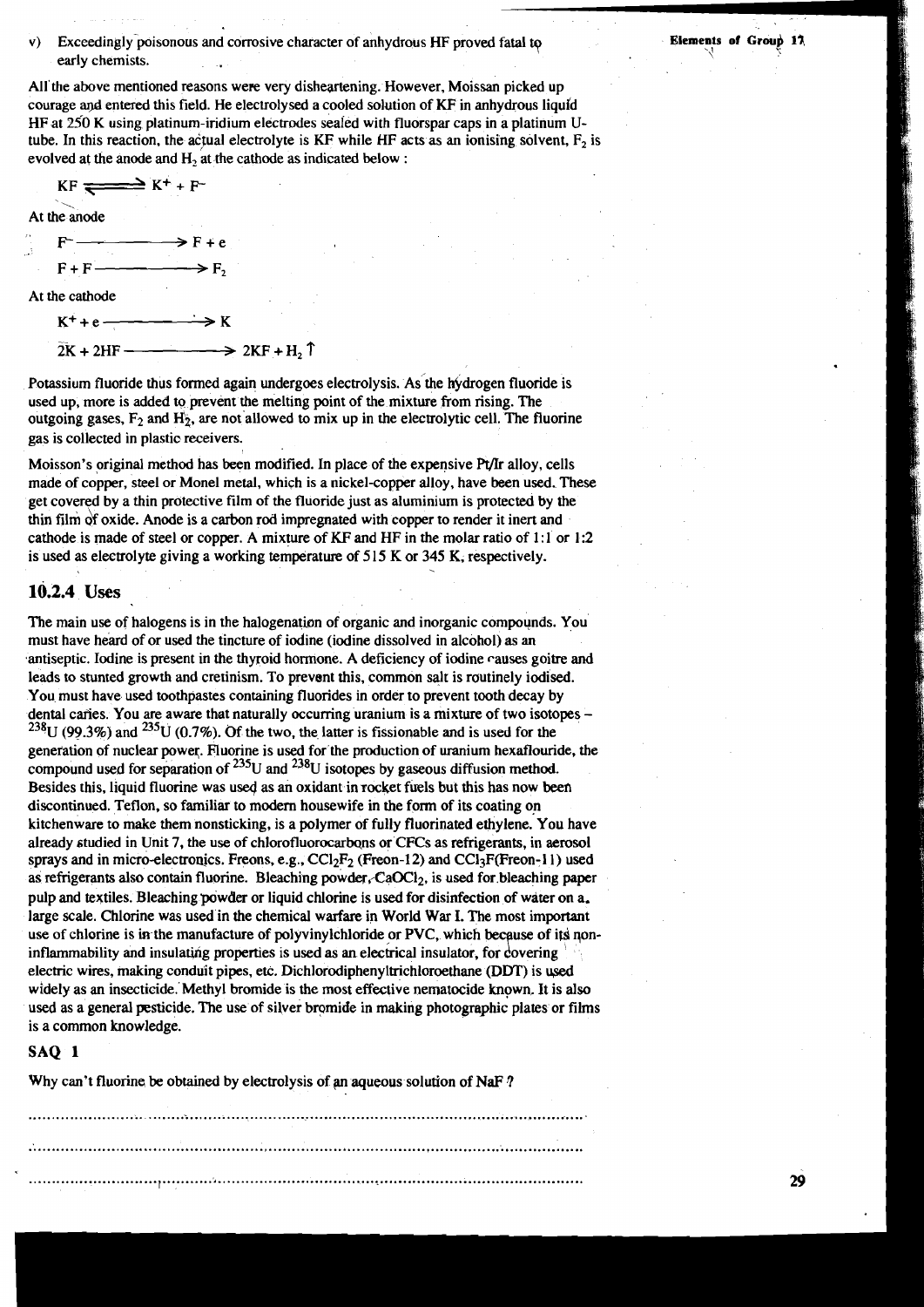**p-Block Elements-11** 

# --- - . -- - - - - - **10.3 GENERAL CHARACTERISTICS**

All elements of Group 17 have seven electrons in their outermost shell, with configuration ns<sup>2</sup>, np<sup>5</sup>. Thus, they are just one electron short of the electronic configuration of noble gases. The single unpaired electron in p-orbital is responsible for chemical bonding with other elements. Let us now discuss some of their physical and chemical properties.

#### **10.3.1' Physical Properties**

Halogens exist as non-polar diatomic molecules which are coloured. Fluorine is pale yellow,' chlorine is yellowish green. bromine is brown and iodine is violet in the gaseous state. Solid iodine is almost black with a shiny metallic lustre. Except iodine which has some useful biological applications, halogens are very hazardous and toxic, fluorine being the most. Their vapours produce a choking sensation when inhaled.

Some of the physical properties of the halogens are listed in Table 10.1

| <b>Property</b>                                             | <b>Fluorine</b><br>F | <b>Chlorine</b><br><b>CI</b> | <b>Bromine</b><br>Br | lodine<br>I                                                                                                  |
|-------------------------------------------------------------|----------------------|------------------------------|----------------------|--------------------------------------------------------------------------------------------------------------|
| Atomic number                                               | 9                    | 17                           | 35                   | 53                                                                                                           |
| Electronic configuration                                    | [He] $2s^22p^5$      | [Ne] $3s^23p^5$              |                      | $[Ar]$ 3d <sup>10</sup> 4s <sup>2</sup> 4r <sup>5</sup> [Kr]4d <sup>10</sup> 5s <sup>2</sup> 5p <sup>5</sup> |
| Atomic weight                                               | 18.9984              | 35.453                       | 79.909               | 126.904                                                                                                      |
| Density (liquid) ( $10^3 \times \text{kg m}^{-3}$ )         | 1.11                 | 1.56                         | $3.1^\circ$          | 4.94                                                                                                         |
| Ionic radius $X0$ m                                         | 136                  | 181                          | 19.1                 | 216                                                                                                          |
| Covalent radius (pm).                                       | 64                   | 99                           | 114                  | 133                                                                                                          |
| Melting point $(K)$                                         | 53                   | 172                          | 266                  | 386                                                                                                          |
| Boiling point $(K)$                                         | 85                   | 238.5                        | 332                  | 456                                                                                                          |
| Enthalpy of fusion (kJ mol <sup>-1</sup> )                  | 0.26                 | 3.2                          | 5.27                 | 7:8                                                                                                          |
| Enthalpy of vaporisation (kJ mol <sup>-1</sup> )            | 3.27                 | 10.2                         | 15                   | 30                                                                                                           |
| Enthalpy of atomisation (kJ mol <sup>-1</sup> )             | 79.1                 | 122                          | 111                  | 106                                                                                                          |
| Enthalpy of hydration $X^-(g)$ (kJ mol <sup>-1</sup> )      | 460                  | 385                          | 351                  | 305                                                                                                          |
| Electronegativity (A/R)                                     | 4.10                 | 2.85                         | 2.75                 | 2.20                                                                                                         |
| lonisation energy $(kJ \text{ mol}^{-1})$                   | 1681                 | 1255                         | 1142                 | 1007                                                                                                         |
| Electron affinity (kJ mol <sup>-1</sup> )                   | 333                  | 348                          | 340                  | 297                                                                                                          |
| Electrode potential                                         | $+2.87$              | $+1.36$                      | $+1.07$              | $+0.54$                                                                                                      |
| $1/2X_2(g) + e \longrightarrow X^{-}(aq)$                   |                      |                              |                      |                                                                                                              |
| Oxidation states                                            | $-1$                 | $-1, 1, 111,$<br>V. VII      | $-I. I. III. V$      | $-I$ , I, III.<br>V. VII                                                                                     |
| Lattice energy (kJ mol <sup>-1</sup> )<br>(Potassium salt)  | 817                  | 718                          | 656                  | 615                                                                                                          |
| Bond dissociation energy $(X-X)$<br>$(kJ \text{ mol}^{-1})$ | 158                  | 244                          | 192                  | 152                                                                                                          |
|                                                             |                      | $\bullet$                    |                      |                                                                                                              |

| Table 10.1: Some physical properties of halogens |  |  |
|--------------------------------------------------|--|--|
|--------------------------------------------------|--|--|

Physical properties like melting and boiling points are related to the size and mass of the molecules as well as intermolecular attraction. The effect of size and mass, which gradually increase as we go down the group. is easy to understand. As for the intermolecular attraction in non-polar homonuclear diatomic molecules like halogens. which do not have any permanent polarity, the only forces of attraction are the weak van der Waals forces. The polarisability of halogens increases as we go down the group, begin maximum **i.1** iodine and least in fluorine. So, van der Waals forces of attraction are maximum in iodine and least in fluorine,with bromine and chlorine coming in between. As a consequence of this, fluorine and chlorine are gases at ordinary temperature, bromine is a liquid and iodine a solid. This is also reflected in the trends observed in their enthalpies of fusion and vaporisation (Table 10.1 ).

You have already learnt in Unit 2 that as we move along a period. the effective nuclear charge increases reaching a maximum at the noble gases. Halogens which immediately precede the noble gases have a very high effective nuclear charge coupled with small size and thus have the highest ionisation energies in the respective periods, next only to the noble gases. Like the trend in other groups, ionisation energy of halogens also decreases in going down the group from fluorine to iodine.

Halogens have seven electrons in their valence shell, they have a very strong tendency of gaining an electron to acquire a stable noble gas configuration. Therefore. they have very high electron affinities. In fact, their electron affinities are the highest in their respective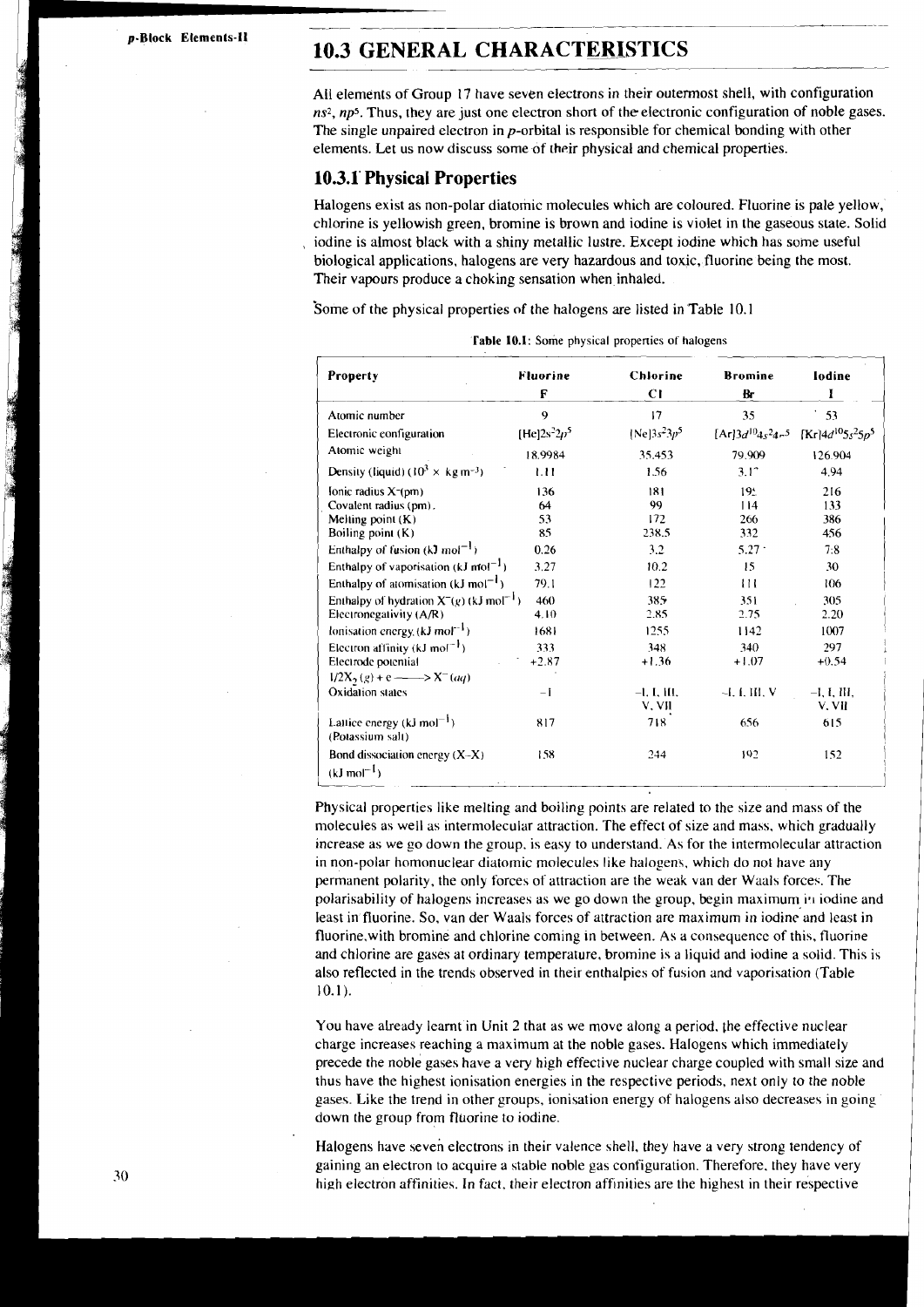periods. Their electron affinity follows the order  $Cl > F > Br > I$ . As explained in Unit 2, **Elements of Group 17** the smaller electron atrinity of fluorine than that of chlorine is a consequence of its small size.

You know that as we go across the  $p$ -block elements in a period, the electronegativity increases reaching a maximum at the halogen group. Thus, halogens are the most electronegative elements in their respective periods. Electronegativity decreases on moving down a group, making fluorine the most and iodine the least electronegative among the halogens.

In going down the group from chlorine to iodine, the  $X-X$  bond dissociation energy gradually decreases (Table 10.1). This is easily explained by considering once again the size factor. In the chlorine molecule; which is the smallest of the three, viz.,  $Cl_2$ ,  $Br_2$ ,  $I_2$ , the two bonding electrons are nearer to both the nuclei and are held strongly, while in bromine and iodine, the distance of the bonding electrons from the nuclei gradually increases resulting in lesser attraction and consequent weakening of the bond. Furthermore, as the size of the atom increases, it results in a less effective overlap of the orbitals and therefore, progressively weaker bonds are formed as we go down the group. The bond dissociation energy increases in the order  $I_2 < Br_2 < Cl_2$  and if this trend was to continue, you should expect the F-F bond dissociation energy to be greater than the bond energy of chlorine, 244 kJ mol<sup>-1</sup>. But this is not so. The actual bond dissociation energy of fluorine molecule is, however, surprisingly low and has the value of  $158 \text{ kJ}$  mol<sup>-1</sup> only. The anomalously low bond dissociation energy of fldorine molecule is attributed to the fact that fluorine atom is very small and the non-bonding electrons on fluorine are nearer to each other, resulting in a much greater lone pair-lone pair repulsion, which weakens the covalent bond and lowers its dissociation energy. This repulsion is not so great in relatively larger halogen molecules like chlorine, bromine and iodine where the lone pairs are at a greater average distance from each other.

#### SAQ 2

Fill the name of the appropriate halogen in the space provided against each of the following: Which of the halogens

| iY. | has two complete electron shells         |  |
|-----|------------------------------------------|--|
|     | below the valence shell                  |  |
|     | ii) is solid at room temperature         |  |
|     | iii) has highest electronegativity value |  |
|     | iv) lowest ionisation energy             |  |

#### **10.3.2 Oxidation States**

Fluorine is always univalent. Since it is the most electronegative element, it always has the oxidation number  $-1$ . Fluorine has no d-orbital in its valence shell, hence it cannot have any excited states or any other oxidation number.

Oxidation state of -1 is the most common and stable one for other halogens also. However, consistent with the decreasing electronegativity, -1 oxidation state becomes gradually less stable in going down the group. As chlorine, bromine and iodine are less electronegative than fluoring and oxygen, they exhibit an oxidation state of  $+1$  in their fluorides and oxides. In addition, except fluorine all the other halogens exhloit oxidation states of +3, **+5** and +7 due to the availability of vacant d-orbitals as shown below:



31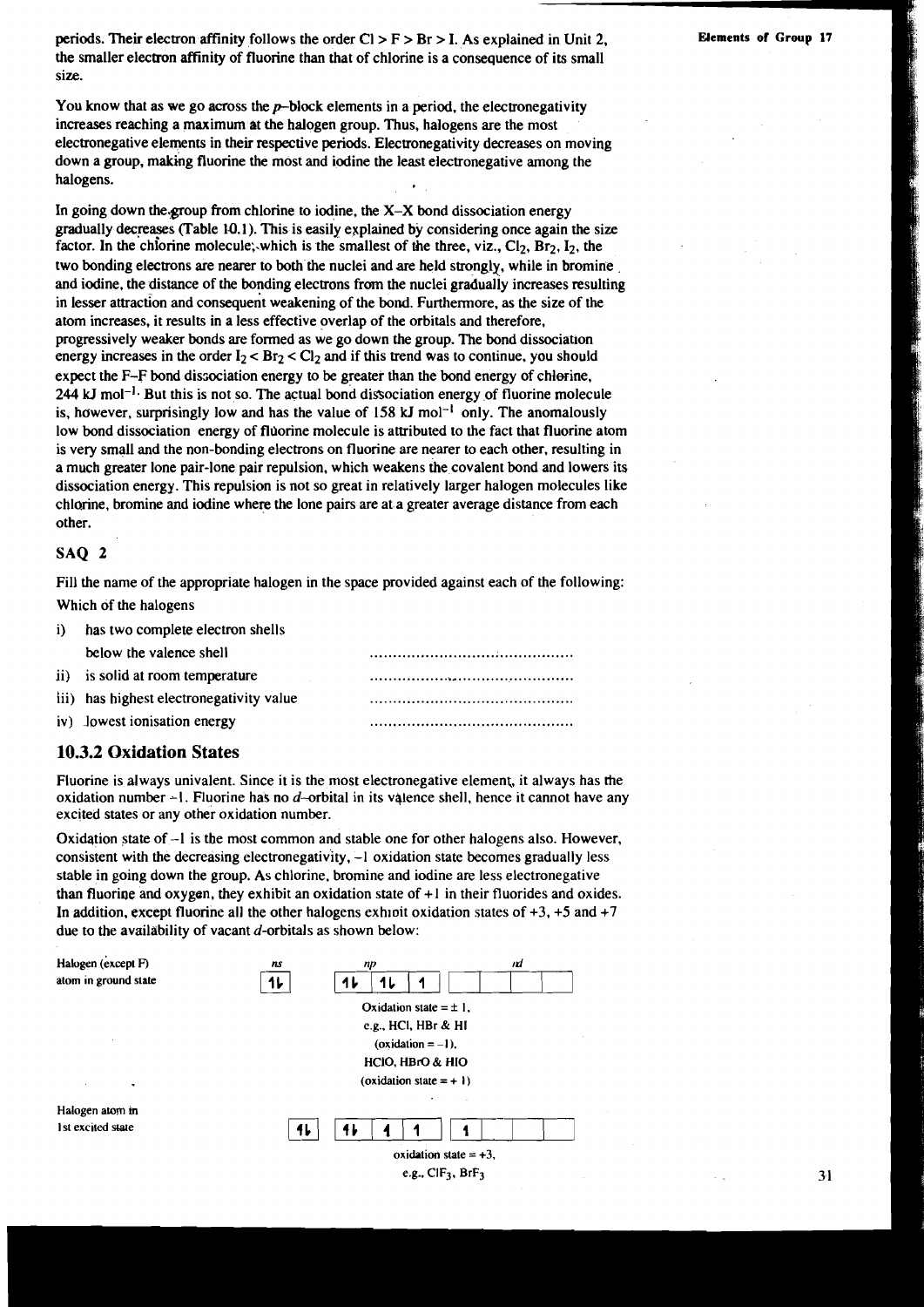p-Block Elements-II

**Halogen atom in the**   $2nd$  **excited state** 

**3rd excited state** 



Chlorine and bromine also exhibit oxidation state  $+$  4 (ClO<sub>2</sub> and BrO<sub>2</sub>) and  $+$  6 (Cl<sub>2</sub>O<sub>6</sub> and  $BrO_3$ ). Iodine exhibits an oxidation state +4 in  $I_2O_4$ .

#### **103.3 Oxidising Power**

Oxidation may be regarded as the removal of electrons, so that the oxidising agent gains electrons. Since halogens have a greater tendency to pick up electrons, they act as strong oxidising agents. Their oxidising power, however, decreases on moving down the group. The strength of an oxidising agent or its ability to accept electrons, depends on several energy terms. The reaction,

$$
1/2 X_2 \text{ (standard)} + e \longrightarrow X^-(aq) \qquad \qquad \dots (I)
$$

representing the oxidising action of a halogen, is actually a complicated process. It involves the following steps:

$$
1/2 X_2(\text{standard}) \longrightarrow \frac{\Delta Hv}{2 X_2(g)} \qquad \qquad \dots (II)
$$

$$
{}^{1}/2X_{2}(g) \xrightarrow{\Delta H_{d}} X(g) \qquad \qquad \dots (III)
$$

$$
X(g) + e \xrightarrow{E_A} X^-(g) \qquad \qquad \dots (IV)
$$

$$
X^-(g) + aq \xrightarrow{\Delta H_{\text{hyd}}} X^-(aq) \qquad \qquad \dots (V)
$$

The above changes **are** represented in the form of Born-Haber cycle, as shown below :



erorate in the state of the state of the state of the state of the state of the state of the state of the state the state of the state production of Evidently, enthalpy of the state measurement of the state  $\frac{1}{2}$ vapourisation,  $\Delta H_V$  and enthalpy of dissociation,  $\Delta H_d$ , always have positive values.<br>However, energy is released in steps (IV) and (V), hence, electron affinity,  $E_A$ , and enthalpy of hydration,  $\Delta H_{\text{hyd}}$  are negative. Consequently, from Hess's law, the net enthalpy change,  $\Delta E$  for the reduction reaction (I) is given by the expression:

$$
\Delta E = \Delta H_{\rm V} + \Delta H_{\rm d} + E_{\rm A} + \Delta H_{\rm hyd}
$$

.For fluorine and chlorine which **are** gases at room temperature, the'enthalpy of evaporation is omitted. Enthalpy changes associated with each of **the** above steps and the net enthalpy change,  $\Delta E$  are given in Table 10.2.

You can see from Table 10.2 that  $\Delta E$ , or the net enthalpy change associated with the reaction (I) decreases from fluorine to iodine. Considering that the difference in entropy changes **are** small and mainly enthalpy changes determine the free energy change, it can be inferred that the free energy change for reaction (I) becomes less negative on descending the group. In other words, fluorine is the strongest oxidising agent of the four. Thus, you may note that despite the electron affinity of chlorine being highest, fluorine is the strongest oxidising agent because of its low enthalpy of dissociation and high enthalpy of hydration.

**Hess's Law:**<br>The amount of he<br>chemical process<br>irrespective of wh<br>goes as a one or i **The amount of heat evolved in a chemical process is always the same irrespective ofwhether the process goes as a one or many step reaction.**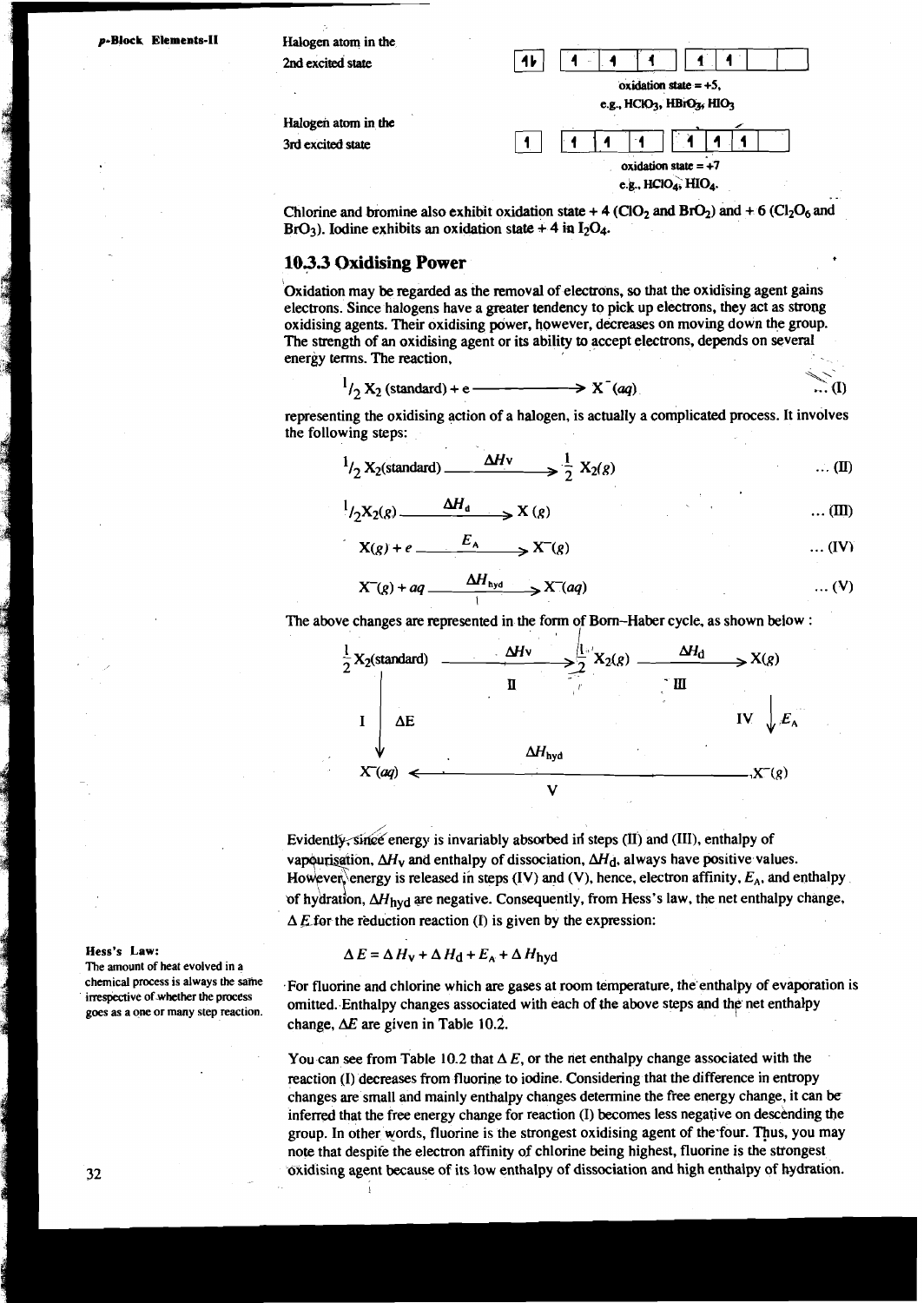Thus, it is the total enthalpy change and not the electron affinity which controls the strength of an oxidising agent,

**Table 10.2** : Enthalpy values for  $\frac{1}{2}$   $X_2 \rightarrow \rightarrow \rightarrow \rightarrow \rightarrow X(\mu q)$ 

| Molecule        | <b>Enthalpy</b><br>of vapourisation,<br>$\Delta H_{\rm v}$<br>$kJ$ mol <sup>-1</sup> | <b>Enthalpy</b><br>of dissociation, affinity,<br>$\Delta H_{\rm cl}$<br>$kJ$ mol <sup>-1</sup> | Electron<br>$E_{\rm A}$<br>$kJ$ mol <sup>-1</sup> | Enthalpy of<br>hydration,<br>$\Delta H_{\text{hyd}}$<br>$kJ$ mol <sup>-1</sup> | $\Delta E$<br>$kJ$ mol <sup>-1</sup> |
|-----------------|--------------------------------------------------------------------------------------|------------------------------------------------------------------------------------------------|---------------------------------------------------|--------------------------------------------------------------------------------|--------------------------------------|
| Ė               |                                                                                      | $+79.2$                                                                                        | $-333$                                            | $-460$                                                                         | $-714$                               |
| Cl <sub>2</sub> | .                                                                                    | 122.0                                                                                          | $-348$                                            | $-385$                                                                         | $-611$                               |
| Br <sub>2</sub> | 15                                                                                   | 96.0                                                                                           | $-340$                                            | $-351$                                                                         | $-580$                               |
| $I_2$           | 30                                                                                   | 76.0                                                                                           | $-297$                                            | $-305$                                                                         | $-496$                               |

This is because lattice energies of the ionic halides (Table 10.1) follow the same order as the hydration energy; fluorides having the highest and iodides the lowest lattice energy. The oxidising power of the halogens in the solid state reactions also shows the same order.

Another important factor which makes fluorine the strongest oxidising agent is the high element-fluorine covalent bond energy as shown in Table 10.3.

| Element     | B   | ∹C  | N   | $\mathbf{o}$ | F   | Si  | P   | S   | CI. | H             |
|-------------|-----|-----|-----|--------------|-----|-----|-----|-----|-----|---------------|
| F<br>$\sim$ | 644 | 489 | 286 | 213          | 158 | 598 | 498 | 285 | 251 | 565           |
| CÍ          | 433 | 326 | 192 | 205          | 251 | 402 | 331 | 272 | 244 | 431           |
| Br          | 368 | 272 |     | 201          | 251 | 331 | 268 | 213 | 209 | 364<br>$\sim$ |
|             | 272 | 238 |     |              | 243 | 234 | 184 |     | 209 | 299<br>$\sim$ |

Table 10.3 : Halogen-element bond energy,  $kJ \text{ mol}^{-1}$ 

You will notice that the values in the first row representing fluorine-element bond energy are highest except in the case of fluorine-fluorine bond energy; the reasons for which you have studied earlier in Section 10.3. Thus fluorine forms a very strong bond with almost all other elements. A consequence of this is that fluorine is ableto form compounds with other elements in their higher oxidation states. The order of the ability of the halogens to combine with elements in higher oxidation states is  $F > Cl > Br > I$ .

A comparison of the reduction potential of halogens with that of oxygen can indicate which of them would oxidise water to oxygen. The standard electrode potential for reduction of oxygen to water in acid solution in 1.23 volts:

 $^{1}/2$  O<sub>2</sub> + 2H<sup>+</sup> + 2e ———————> H<sub>2</sub>O

The standard reduction potential of the halogen half cell reaction,

 $\frac{1}{2}$  X<sub>2</sub>(g) + e  $\longrightarrow$  X<sup>-</sup>(aq)

is  $+2.87$  volts in the case of fluorine and  $+1.36$  volts in the case of chlorine (Table 10.1). These are more positive than that for reduction of oxygen to water. These two halogens can. therefore, oxidise water to oxygen. Fluorine does so readily but chlorine reacts rather slowly, at first giving HClO which later decomposes to oxygen and HCl. The electrode potentials of bromine and iodine are less than that of oxygen, therefore, they are not able to oxidise water to oxygen.

To sum up, the main thermodynamic factors responsible for making fluorine so uniquely highly oxidising and reactive are:

- high hydration energy of the fluoride ion
- high lattice energy of ionic fluorides

. .

- low F-F bond energy and
- high element fluorine bond energy.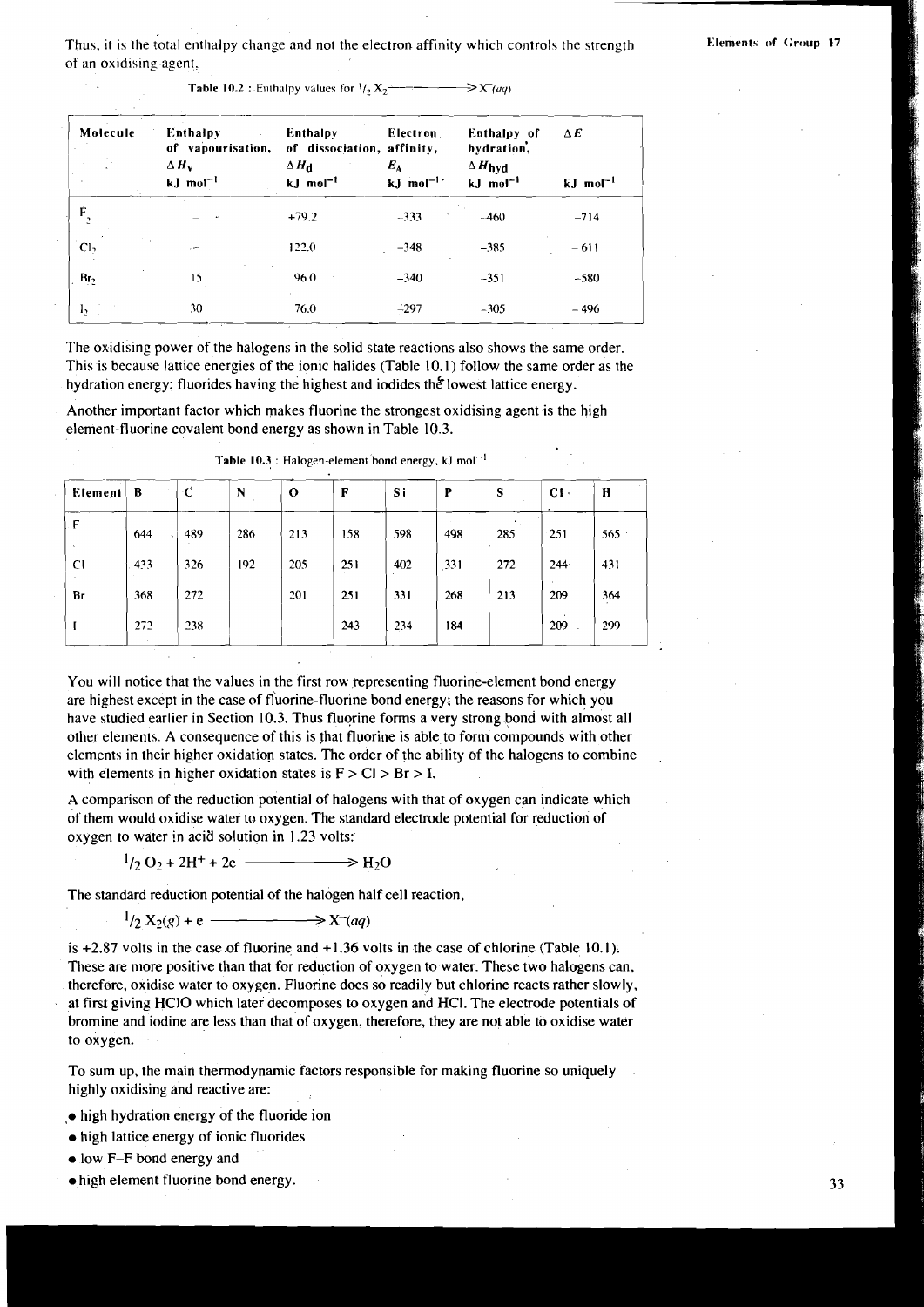Table 10.1 lists the standard reduction potential for the half cell reaction,

 $\frac{1}{2}$   $\left(\frac{1}{2} X_2(g) + e \right)$   $\longrightarrow$   $X^-(aq)$ 

and the standard potential for the reaction

$$
{}^{1}/2 O_2(g) + 2H^+(aq) + 2e \longrightarrow H_2O(l)
$$

is 1.23V. what reaction do you predict between bromine and water and iodine and water on this basis?

..... ............................................................................................................................ ............................................................................................................................ ........................................................................................................................... ...........................................................................................................................

#### **10.3.4 Chemical Properties**

All the halogens are very reactive. Fluorine is the most reactive of all the halogens, combining directly with every other element except oxygen and some of the noble gases. Therefore, it is also called a **super halogen.** You have also seen that the reactivity decreases from  $F_2$  to  $I_2$ . In displacement reactions we find that fluorine displaces all the remaining three halogens from their salts, chlorine displaces bromine and'iodine and bromine displaces only iodine. Halogens react with each other to form **interhalogen compounds**, brief description of these is given in Section 10.4.4. Halogens, in general, react with most metals, though bromine and iodine do not react with some noble metals like Ag, Au. Halogens also react with many non-metals to form halides. **H** solution the standard reduction potential for the half cell reaction,<br>  $^{1}$ /2 X<sub>5</sub> (e)  $+$ <br>  $^{1}$ /2 (y) (g) +  $^{2}$ H<sup>+</sup> (aoy) + 2e  $^{1}$ <br>  $^{1}$ /2 (y) (g) + 2H<sup>+</sup> (aoy) + 2e  $^{1}$ <br>  $^{1}$ /2 (y) (g) + 2H<sup>+</sup> (aoy) + 2e

Halogens react with hydrogen to form hydrides which are called hydrogen halides. Fluorine and chlorine react with hydrogen with explosive violence, fluorine-hydrogen mixture explodes even in the dark. Chlorine-hydrogen mixture does so only in presence of light. This is called a **photochemical reaction.** It has been shown that this reaction starts with the formation of halogen free radicals. It is not surprising in view of the lower X-X bond energy as compared to H-H bond energy. Reactions of bromine and iodine with hydrogen are slow, the latter being reversible.

| hυ<br>$C1-C1$ | $CI + CI$             | initiation  | step I                                       |  |
|---------------|-----------------------|-------------|----------------------------------------------|--|
|               | $\rightarrow$ HCl + H | propagation | step II                                      |  |
| $H + CI - CI$ | $-C1 + C1$            | propagation | $\ldots$ $\ldots$ $\ldots$ $\ldots$ step III |  |
| $CI + H$      | $\rightarrow$ HCl     | termination | step IV                                      |  |

Such reactions are called **Chain Reactions** since after the initiation df.the reaction, the propagation steps **II** and **III** are repeated in sequence till the reactants are consumed. The reaction gets terminated when free radicals start combining with each other as in step **IV.** 

Fluorine reacts vigorously with water to form hydrofluoric acid and oxygen :

 $2F_2 + 2H_2O$   $\longrightarrow$  4HF + O<sub>2</sub>

The other halogens are sparingly soluble in water  $(Br_2 > C_1 > I_2)$  and react partly to give a mixture of hydrohalic and hypohalous acids :

 $X_2 + H_2O$   $\longrightarrow$  HX + HOX

Halogens react with aqueous alkali, the reactivity decreasing from fluorine to iodine. Fluorine behaves differently from other halogens. It reacts with alkalies violently forming fluorides and fluorine oxides or oxygen as shown below :

 $-34$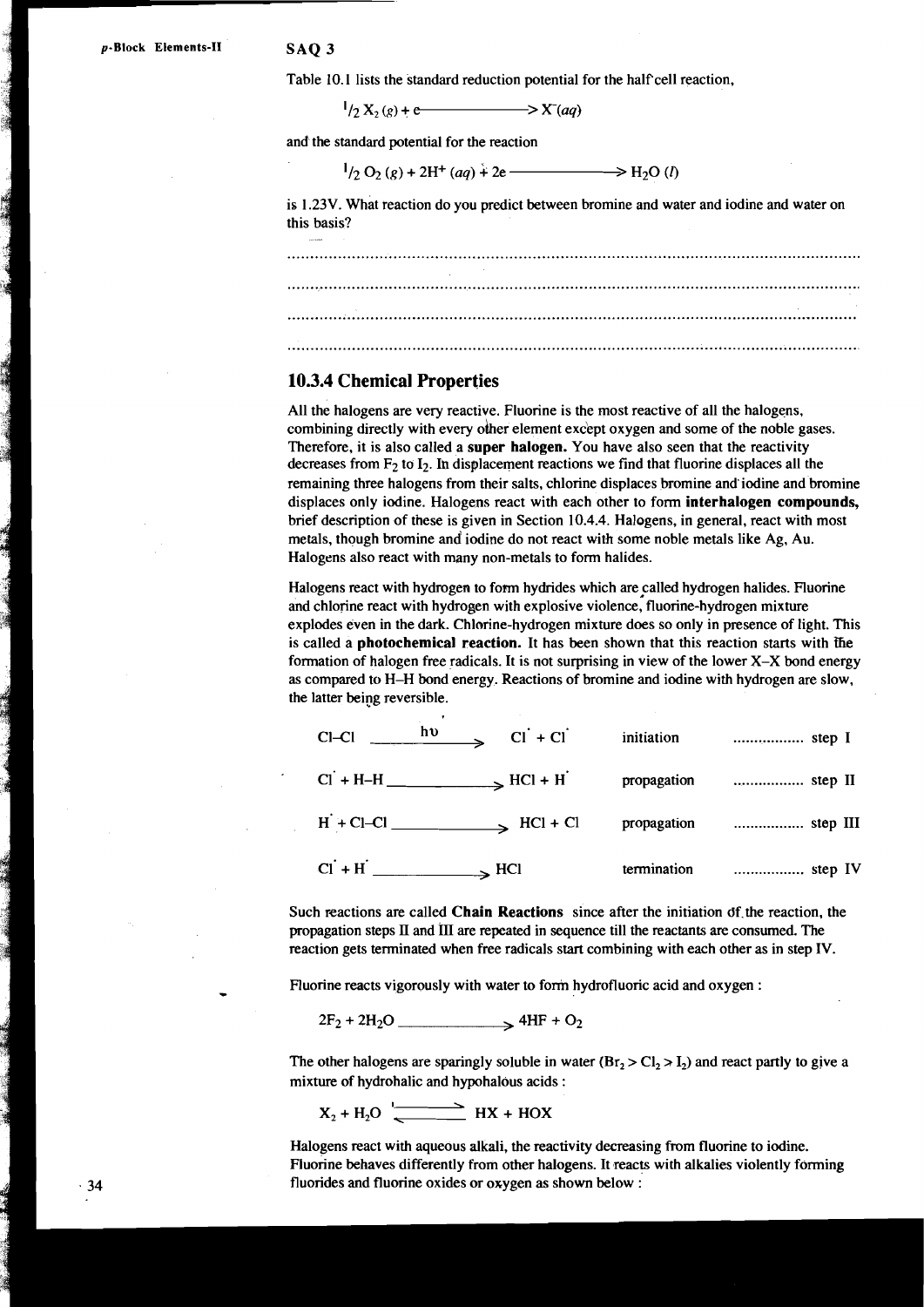$2F_2 + 2NaOH$  in cold  $2NaF + OF_2 + H_2O$ 

 $2F_2 + 4NaOH$  in hot  $4NaF + O_2 + H_2O$ 

Other halogens react with alkalies in cold to give hypohalites  $(XO<sup>-</sup>)$  and in hot to form halates  $(XO_2)$ :

 $2NaOH + X_2$  in cold  $NaOX + NaX + H_2O$ 

6NaOH +  $3X_2$   $\longrightarrow$   $\frac{\text{in hot}}{\text{hot}}$   $\rightarrow$  NaOXO<sub>2</sub> + 5NaX + 5H<sub>2</sub>O

(where  $X = Cl$ , Br or I)

All halogens react with hydrocarbons but reactivity decreases with the increase in atomic number. Fluorine is the most reactive and brings about decomposition of the hydrocarbons:

 $CH_4 + 2F_2$  \_\_\_\_\_\_\_\_\_\_  $\Rightarrow$  C + 4HF

Chlorine and bromine substitute hydrogen atoms, reaction with bromine being slower. Iodine has little or no reaction :

 $CH_4 + 4X_2$  ———————>  $CX_4 + 4HX$ , where  $X = Cl$  or Br

Some more reactions of halogens are summarised in Table 10.4.

Table 10.4: Some reactions of halogens

| <b>General Reaction</b>                          | Remarks                                                                                                                                                               |
|--------------------------------------------------|-----------------------------------------------------------------------------------------------------------------------------------------------------------------------|
| $nX_2 + 2M \longrightarrow 2MX_n$                | $F_2$ , Cl <sub>2</sub> with practically all metals; Br <sub>2</sub> , I <sub>2</sub> with all<br>except noble metals.                                                |
| $X_2 + H_2 \longrightarrow 2HX$                  | Reaction with iodine reversible.                                                                                                                                      |
| $3X_2 + 2P \longrightarrow 2PX_3$                | Similar reactions with As, Sb, Bi.                                                                                                                                    |
| $5X_2 + 2P \longrightarrow 2PX_5$                | With excess $X_2$ , but not with $I_2$ ; SbF <sub>5</sub> , SbCl <sub>5</sub> , AsF <sub>5</sub> ,<br>AsCl <sub>s</sub> and $\text{BiF}_5$ may be prepared similarly. |
| $X_2 + 2S \longrightarrow S_2X_2$                | With $Cl_2$ , $Br_2$ .                                                                                                                                                |
| $X_2 + H_2O \longrightarrow H^+ + X^- + HOX$     | Not with $F_3$ .                                                                                                                                                      |
| $2X_2 + 2H_2O \longrightarrow 4H^+ + 4X^- + O_2$ | $F_2$ rapidly, $Cl_2$ and $Br_2$ slowly in sunlight.                                                                                                                  |
| $X_2 + H_2S \longrightarrow 2HX + S$             |                                                                                                                                                                       |
| $X_2 + CO \longrightarrow COX_2$                 | $X_2 = CI_2, Br_2.$                                                                                                                                                   |
| $X_2 + SO_2 \longrightarrow SO_2X_2$             | $X_2 = F_2, C_2.$                                                                                                                                                     |
| $X_2 + Y_2 \longrightarrow 2XY$                  | Formation of interhalogen compounds (all except IF).                                                                                                                  |
| [X and Y are two different halogens]             |                                                                                                                                                                       |

### 10.3.5 Basic Properties of Halogens

In general, the basic or metallic nature of elements increases as we descend down a group. Thus, you have seen in preceding units that the last member of each of the Groups 14, 15 and 16, i.e., Pb, Bi and Po, respectively, is definitely metallic in character. But, this trend is not so well marked in the elements of Group 17 because very little is known about the last member of the group, astatine. There is, however, definite evidence to show the existence of halogen cations in media which are weakly nucleophilic.

Fluorine is the most electronegative element and has no basic properties. Chlorine shows a slight tendency to form cations. For example, CIF ionises to form C<sup>++</sup> and F<sup>-+</sup> due to the

**Elements of Group 17** 

Hypohalites are oxidising agents. Bleaching powder CaCl (OCl) owes its bleaching action to its oxidising properties.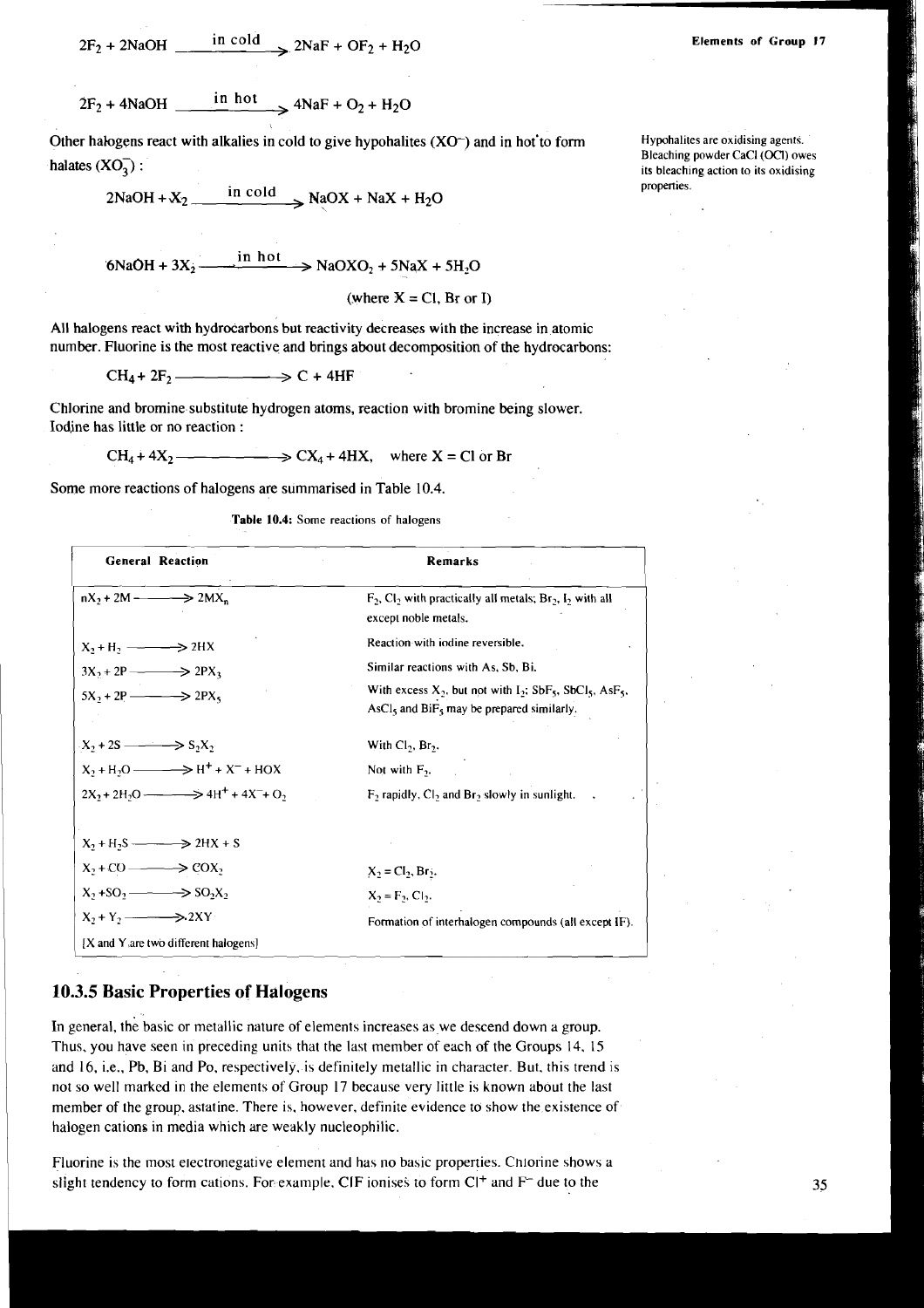**ACTES** 

higher electronegativity of fluorine. Bromine cation, Br<sup>+</sup>, exists in complexes such as  $[Br (pyridine)]^+ NO_3$ . Electrolysis of ICN in pyridine solution gives iodine at the cathode. This indicates that ICN ionises to I<sup>+</sup> and CN<sup>-</sup>. Many pyridine complexes, e.g., [I (pyridine)]<sup>+</sup> NO<sub>3</sub>., [I (pyridine)<sub>2</sub>]<sup>+</sup> ClO<sub>4</sub>. and I (pyridine)<sup>+</sup>CH<sub>3</sub>COO<sup>-</sup> containing I<sup>+</sup> are known.

Iodine dissolves in oleum giving a bright blue solution which has been shown to have  $I_2^+$  and  $I_3^+$  :

$$
2I_2 + 6H_2S_2O_7 \longrightarrow 2I_2^+ + 2HS_3O_{10}^- + 5H_2SO_4 + SO_2
$$

 $3I_2 + 6H_2S_2O_7$   $\longrightarrow$   $2I_3^+ + 2HS_3O_{10}^- + 5H_2SO_4 + SO_2$ 

Electrical conductivity of molten iodine is due to the presence of  $I_3^+ + I_3^-$  species produced by the self ionisation of iodine:

$$
3I_2 \xrightarrow{\longleftarrow} I_3^+ \text{ and } I_3^-
$$

The cations,  $Cl_3^+$  and  $Br_3^+$  are formed in the following reactions:

$$
\text{ClF} + \text{Cl}_2 + \text{AsF}_5 \longrightarrow \text{Cl}_3^+ \text{AsF}_6^-
$$

$$
O_2^*
$$
 AsF<sub>6</sub><sup>-</sup> + <sup>3</sup>/<sub>2</sub>Br<sub>2</sub>— $\longrightarrow$  Br<sub>3</sub> AsF<sub>6</sub><sup>-</sup> + O<sub>2</sub>.

#### SAO 4

Complete the following reactions:

| 1) $I_2 + IF_3$   |                                                                                  |
|-------------------|----------------------------------------------------------------------------------|
| ii) $Cl_2 + H_2O$ |                                                                                  |
| iii) $Cl + 2NaOH$ |                                                                                  |
| iv) $Cl_2 + H_2S$ |                                                                                  |
| v) $CH_4 + 4Br_2$ | $\ldots \ldots \ldots \ldots \ldots \ldots + \ldots \ldots \ldots \ldots \ldots$ |

### **10.4 COMPOUNDS OF HALOGENS**

In the preceding section you have learnt that the halogens form a variety of compounds with other elements. In this section, you will study the salient features of the chemistry of some of these compounds, viz., hydrogen halides, halogen oxides, oxoacids of halogens and the interhalogen compounds.

#### 10.4.1 **Hydrogen Halides**

You have studied in the preceding section that all the halogens combine with hydrogen and form volatile hydrides of the type HX, which are also known as hydrogen halides. The reaction of fluorine with hydrogen is very violent whereas bromine and iodine react with hydrogen only at elevated temperatures and in the case of iodine the reaction does not proceed to completion:

 $H_2 + X_2$   $\longrightarrow$  2HX, where X = Cl, Br & I

Hydrogen fluoride and hydrogen chloride are obtained by the action of concentrated aulphuric acid on fluorides and chlorides :

 $CaF_2$  + H<sub>2</sub>SO<sub>4</sub>  $\longrightarrow$  2HF + CaSO<sub>4</sub>

 $NaCl + H<sub>2</sub>SO<sub>4</sub>$   $\longrightarrow$  HCl + NaHSO<sub>4</sub>

Since concentrated sulphuric acid partially oxidises HBr and HI to  $Br<sub>2</sub>$  and  $I<sub>2</sub>$ , these are prepared by the action of concentrated orthophosphoric acid on bromides and iodides: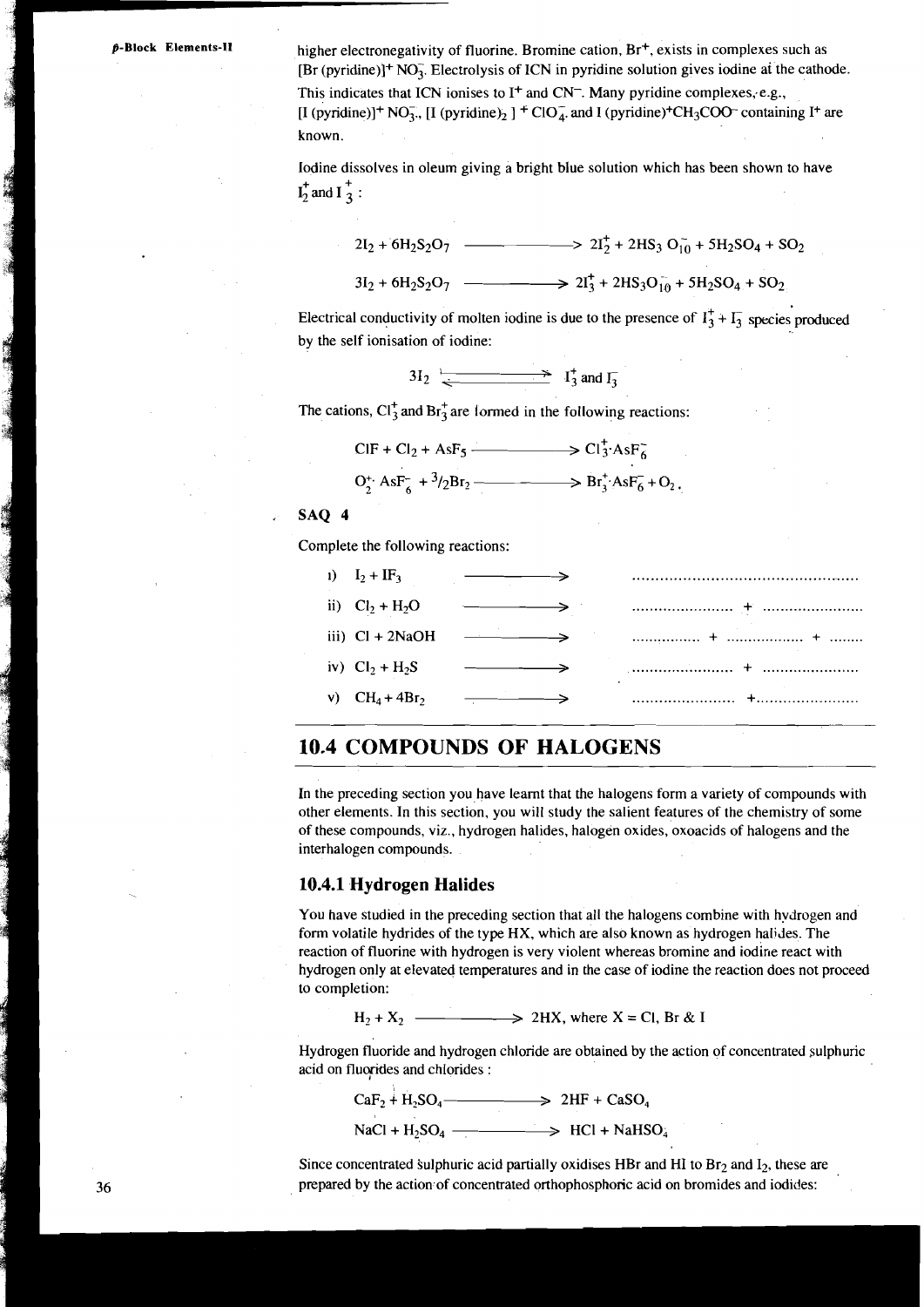$$
Nal + H_3PO_4 \longrightarrow HI + NaH_2PO_4
$$

NaBr + H<sub>3</sub>PO<sub>4</sub>  $\longrightarrow$  HBr + NaH<sub>2</sub>PO<sub>4</sub> Elements of Group 17<br>NaI + H<sub>3</sub>PO<sub>4</sub>  $\longrightarrow$  HI + NaH<sub>2</sub>PO<sub>4</sub>  $\longrightarrow$  HI + NaH<sub>2</sub>PO<sub>4</sub>  $\longrightarrow$  Min bromide and hydrogen iodide are usually prepared in the laboratory by the Hy@gc!n **bromide** and hydrogen iodide are usually **prepared** in the laboratory by the hydrolysis of  $PBr<sub>3</sub>$  and  $PI<sub>3</sub>$ :

$$
PBr3+3H2O \longrightarrow 3HBr + H3PO3
$$
  

$$
Pl3+3H2O \longrightarrow 3HI + H3PO3
$$

 $\mathbf{v}$ 

Under ordinary conditions HCI, HBr and HI are gases while HF is a liquid, due to strong hydrogen bonding. Their melting and boiling points show a gradual increase in the order HCl < HBr < **HI,** but H-F does not follow the trend and has unexpectedly higher values. This is because of strong hydrogen bonding in H-F molecules about which you have studied in Unit 3. Due to hydrogen bonding  $HF_2$  ion is stable and gives salts like  $KHF_2$ .

Hydrogen halides are eovalent compounds with varying degree of polarity of the H-X bond depending upon the electronegativity of the halogen atom. Thus, H-F bond is most polar and the decreasing order of polarity is  $H-F > H-CI > H-Br > H-I$  as shown by the per cent ionic character in these bonds.

**Table 10.5: Physical properties of hydrogen halides** 

Some physical properties of the hydrogen halides **are** listed in the Table 10.5.

|      | <b>Physical</b><br>state | <b>Colour</b>     | <b>B.P.</b><br>(K) | <b>M.P.</b><br>(K) | ation at<br>373 K | % dissoci- Per cent ionic<br>character |
|------|--------------------------|-------------------|--------------------|--------------------|-------------------|----------------------------------------|
| HF   | liquid                   | <b>Colourless</b> | 293                | 190                | Very slight       | 44                                     |
| HCI  | gas                      | $\bullet\bullet$  | 188                | 159                | 0.0014            | 17                                     |
| HB   | gas                      | $\bullet\bullet$  | 208                | 186                | 0.5               | 11                                     |
| . HI | gas                      | $\bullet\bullet$  | 237                | 222                | 33                | 5                                      |

The thermal stability of hydrogen halides decreases from HF to HI. Thus hydrogen fluoride is A constant boiling point mixture is a the most stable whereas hydrogen iodide is the least stable. This can be seen from their **mixture of two or more substances**  percentage dissociation data (Table 10.5). For example, while HF and HC1 **are** not **with a definite composition, which**  appreciably dissociated even at 1473 K, HBr is dissociated to the extent of 0.5% and HI is boils at a specific temperature at a<br>dissociated to the extent of 23% of 273 K dissociated to the extent of 33% at 373 K.

Aqueous solutions of hydrogen halides **are** called hydrohalic acids, viz., hydrofluoric. hydrochloric, hydrobromic and hydriodic acid. Hydrohalic acids form constant boiling point mixtures with water. The aqueous solutions of acids ionise as follows :

$$
HX(aq) + H_2O \longrightarrow H_3O^+(aq) + X^-(aq)
$$

Their acid, strength follows the order  $HI > HBr > HCl > HF$ . Acid strength is in general the tendency of HX(aq) to give  $H_3O^+(aq)$  and  $X^-(aq)$ . The enthalpy changes associated with the dissociation of hydrohalic acids can be represented with the help of Born-Haber cycle in its simplest form as given below:



**forms a constant boiling point**  Hydrohalic Acids **mixture containing 20.24% HCI with**  a boiling point 383 K.

1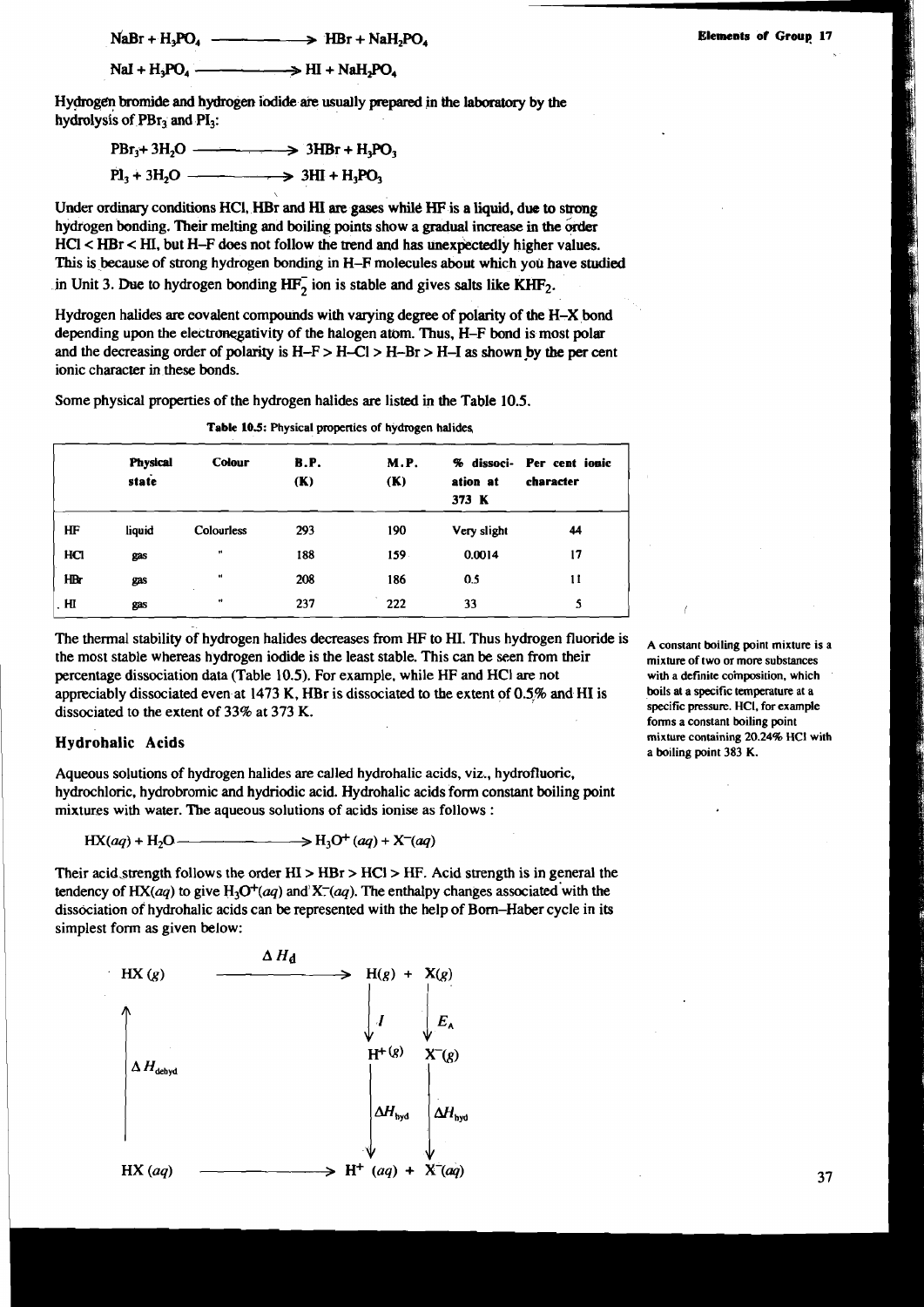**p-Block Elements-11** The acid strength depends upon the sum of all enthalpy terms for various stages indicated in the Born Haber cycle. Of these the most marked change is in the enthalpy.of dissociation of H-X bond, which decreases in the order HF > HCl > HBr > HI and the enthalpy of hydration of **X-,** which decreases from F <sup>&</sup>gt;Cl- >Br > I-. The total enthalpy change becomes more negative, i.e., the reaction,

> $HX (aq)$  $H^+(aq) + X^-(aq)$

becomes more exothermic from HF to HI. As expected, acid strength varies in the reverse or'der, HI being the strongest acid and HF the weakest acid.

#### SAQ **5**

Explain briefly in the space given below, why HF is the weakest acid.

#### **10.4.2 Halogen Oxides**

All halogens form oxides. Numerous halogen oxides have been reported although many of them are unstable. These are listed in Table 10.6. Halogen-oxygen bonds are largely covalent because of the similarities in electronegativity of halogens and oxygen. Fluorine is more electronegative than oxygen, hence compounds of fluorine with oxygen are considered as fluorides of oxygen rather than oxides of fluorine.

 $I_2O_5$  is the only halogen oxide which is stable with respect to dissociation into elements. Chlorine oxides decompose violently while the bromine oxides are the least stable among the halogen oxides. Of these only  $Cl<sub>2</sub>O$  and  $Cl<sub>2</sub>O$  find some practical importance as bleaching agents in paper pulp and flour industries,  $I_2O_5$  is used in the estimation of CO.

|                 | <b>Fluorides</b>                                                                                            | Oxides                         |      |                                                             |        |                           |      |  |  |
|-----------------|-------------------------------------------------------------------------------------------------------------|--------------------------------|------|-------------------------------------------------------------|--------|---------------------------|------|--|--|
| Compound        | Oxidation<br>number<br>(0.N)                                                                                | <b>Chlorine</b><br>Compound    | O.N  | <b>Bromine</b><br>Compound                                  | . 0. N | <b>Iodine</b><br>Compound | 0.N  |  |  |
| OF <sub>2</sub> | $-1$                                                                                                        | Cl <sub>2</sub> O              | $+1$ | Br <sub>2</sub> O                                           | $+1$   |                           |      |  |  |
| $O_2F_2$        | $-1$                                                                                                        | CIO <sub>2</sub>               | $+4$ | BO <sub>2</sub>                                             | $+4$   | $I_2O_5$                  | $+5$ |  |  |
|                 |                                                                                                             | Cl <sub>2</sub> O <sub>6</sub> | $+6$ | BfO <sub>3</sub>                                            | $+6$   |                           |      |  |  |
|                 |                                                                                                             | Cl <sub>2</sub> O <sub>7</sub> | $+7$ |                                                             |        |                           |      |  |  |
|                 | Preparation of Halogen Oxides<br>Oxygen difluoride is prepared by passing fluorine into a 2% NaOH solution: |                                |      |                                                             |        |                           |      |  |  |
|                 | $2F_2 + 2NaOH$                                                                                              |                                |      | $\longrightarrow$ 2NaF + H <sub>2</sub> O + OF <sub>2</sub> |        |                           |      |  |  |

#### **Table 10.6** : Oxides of halogens

#### **Preparation of Halogen Oxides**

 $C1<sub>2</sub>O$  and Br<sub>2</sub>O are prepared by heating freshly precipitated mercuric oxide with the halogen gas :

$$
2X_2 + 2HgO
$$
  
 
$$
2X_2 + 2HgO
$$
 
$$
-2HgX_2 + 2HgO + 2HgX_2.
$$
 HgO + X<sub>2</sub>O, where X = Cl or Br

 $\mathbf{r}$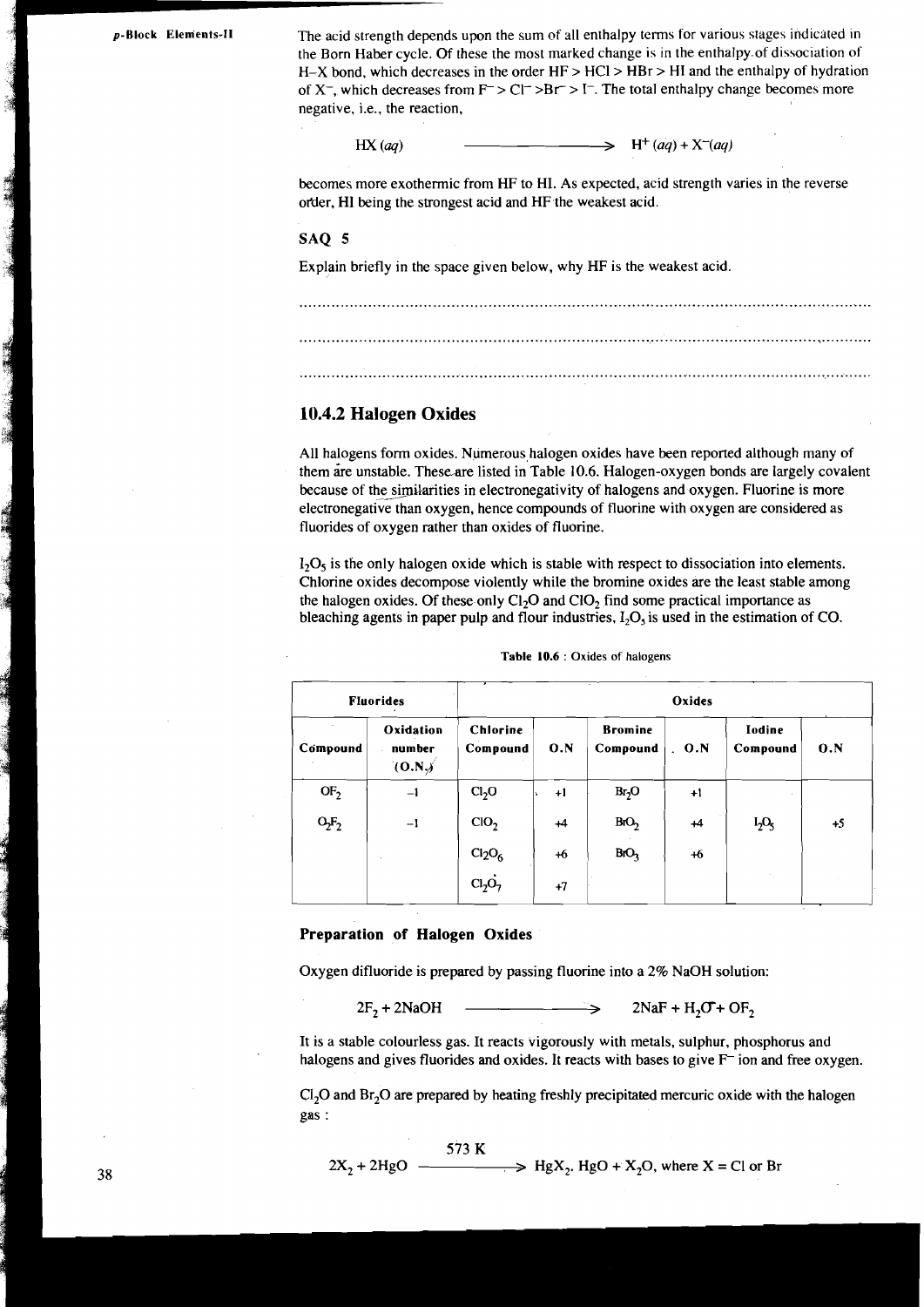Chlorine dioxide  $(CIO<sub>2</sub>)$  is also prepared by the following reactions :

$$
2NaClO_3 + SO_2 + H_2SO_4 \longrightarrow 2ClO_2 + 2NaHSO_4
$$

It is also obtained by treating silver chlorate with dry chlorine at  $363 \text{ K}$ :

$$
2AgClO3 + Cl2 \longrightarrow 2AgCl + 2ClO2 + O2
$$

Chlorine dioxide is a gas at normal temperature, b.p. 284 K. It is a powerful oxidising and chlorinating agent. It reacts with alkalies to form chlorites and chlorates :

$$
2ClO2 + 2NaOH
$$

Iodine pentoxide  $(1, O<sub>5</sub>)$  is prepared by dehydration of iodic acid at 513 K :

$$
2HIO_3 \xrightarrow{\qquad \qquad 513 \text{ K}} \qquad \qquad I_2O_5 + H_2O
$$

It is a white solid which decomposes to iodine and oxygen above 573 *K.Y* **7,** is a good oxidising agent, it oxidises H<sub>2</sub>S to sulphur and HCl to chlorine.

#### **Properties of Halogen Oxides**

All oxides of halogens have positive free energies of formation except  $F_2O$  and are thus unstable with respect to dissociation into elements. F<sub>2</sub>O is stable upto  $\overline{475}$  K. A combination of kinetic and thermodynamic factors leads to the generally deqreasing order of stability  $I > Cl > Br$ . The higher oxides tend to be more stable than the lower. Except for that of iodine all oxides tend to be explosive. Iodine pentoxide,  $I_2O_5$ , is white solid stable upto 575 K. Because of their oxidising properties, chlorine oxides,  $Cl<sub>2</sub>O$  and  $Cl<sub>O</sub>$  are used as bleaching agents and as **germicides.** I<sub>2</sub>O<sub>5</sub> quantitatively oxidises CO into CO<sub>2</sub> and therefore, is used in the estimation of CO.

#### **Structure of Oxides of Halogens**

Structures of only OF<sub>2</sub>, Cl<sub>2</sub>O<sub>1</sub>, Br<sub>2</sub>O<sub>2</sub>, Cl<sub>2</sub>O<sub>7</sub> and  $I_2O_5$  are definitely known. Structures of the monoxides can be explained on the basis **of** VSEPR theory about which you have already studied in Unit 3 of the course, **Atoms and Molecules.** These oxides have tetrahedral structure with two lone pairs on oxygen. Thus, the molecule is V shaped or angular in shape. The bond angle EOE varies in the order FOF < ClOCl< BrOBr. This is because electrons in the case of OF, are nearer to fluorine due to high electronegativity of F compared to C1 or Br. The bonded electron pairs in  $\text{Cl}_2\text{O}$  and  $\text{Br}_2\text{O}$  are closer to oxygen making the repulsion between them more and thereby reducing the lone pair - lone pair repulsion on oxygen to some extent. Also due to the bulkiness of C1 and Br, the angles ClOCl and BrOBr increase to such an extent that they are greater than  $109^{\circ}28'$ , the tetrahedral angle. Fig. 10.1 shows some of the structures of halogen oxides.



**Fig. 10.1: Structures of some oxides of halogens** 

#### **10.4.3 Oxoacids of Halogens**

Oxoacids of halogens have oxygen attached to the halogen atom. They have the general formula HOX  $(O)$ <sub>n</sub> where  $n = 0, 1, 2$  or 3. The oxoacids are named as hypohalous acid (HOX), halous acid (HOXO), halic acid (HOXO<sub>2</sub>) and perhalic acid (HOXO<sub>3</sub>), in which the oxidation state of the halogen is  $+1$ ,  $+3$ ,  $+5$  and  $+7$ , respectively. Most of the oxoacids are known only in solution or as salts. Fluorine being more electronegative than oxygen, does not form oxoacids except the unstable HOF. Some important oxoacids of halogens are given in Table 10.7.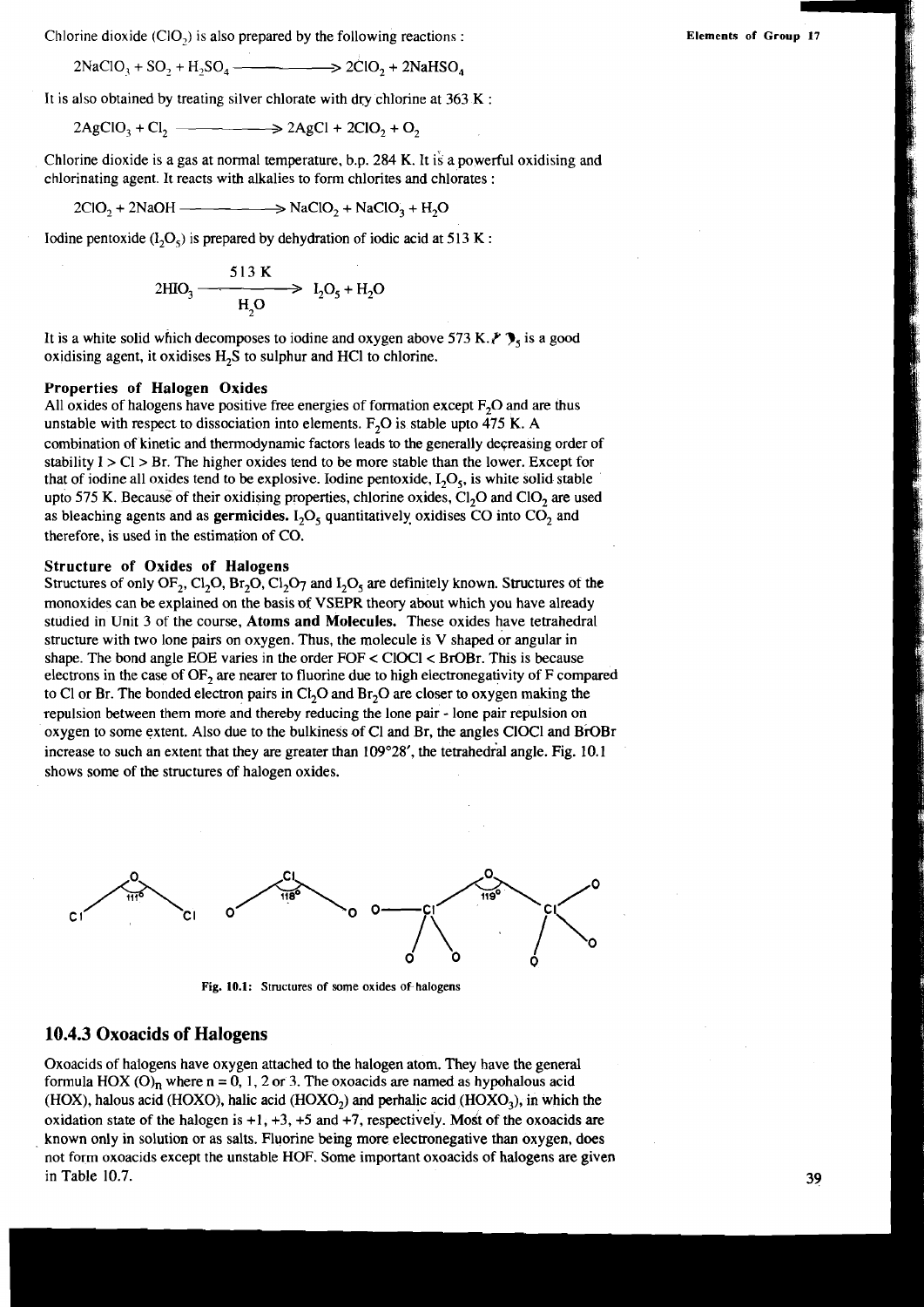| p-Block Elements-II<br>$\mathbf{r} = \mathbf{r}$ |                                            |                                                 |                                        | Table 10.7 : Important oxoacids of halogens |                                     |                                                          |
|--------------------------------------------------|--------------------------------------------|-------------------------------------------------|----------------------------------------|---------------------------------------------|-------------------------------------|----------------------------------------------------------|
|                                                  | Names of<br>the<br>acid and<br>their salts | Oxidation<br>state of<br>halogen in<br>the acid | Oxoacids<br><sub>of</sub>              |                                             |                                     | <b>Structure</b>                                         |
|                                                  |                                            |                                                 | CI                                     | Br                                          | $\mathbf{I}$ .                      |                                                          |
|                                                  | Hypohalous,<br>Hypohalites                 | $+1$                                            | * HOCI<br>Hypochlorous acid            | * HOBr<br>Hypobromous acid                  | $*HOI$<br>Hypoiodous acid           | $H-O-X$                                                  |
|                                                  | Halous,<br><b>Halites</b>                  | $+3$                                            | * HOCIO<br>Chlorous acid               | * HOBrO<br>Bromous acid                     |                                     | $H-O-X \rightarrow O$                                    |
|                                                  | Halic.<br><b>Halates</b>                   | $+5$                                            | $*$ HOClO <sub>2</sub><br>Chloric acid | * HOBrO <sub>2</sub><br>Bromic acid         | H O <sub>1</sub><br>lodic acid      | $\frac{0}{\uparrow}$<br>$H-O-X\rightarrow O$             |
|                                                  | Perhalic,<br>Perhalates                    | $+7$                                            | HOCIO <sub>3</sub><br>Perchloric acid  | Ã<br>$* HOBrO3$<br>Perbromic acid           | HOBrO <sub>3</sub><br>Periodic acid | $\frac{0}{\tau}$<br>$HO-X\rightarrow O$<br>↓<br>$\Omega$ |

\* **Stable only in solution** 

The oxoacids containing higher number of oxygen atoms, i.e., having halogens in higher oxidation state are thermally more stable and are known in pure state. You may compare this with the increased. stability in case of higher oxides of halogens. However, the thermal stability decreases with increase in the atomic number of the halogen. Thus, HOCl is the most stable and HOI the least stable among the hypohalous acids.

Acid strength of axoacids increases with increase in the oxidation number of the halogen. This can be explained as follows. Because oxygen is more electronegative than halogens (consider only Cl, Br and *I*), the terminal oxygen atom pulls the electrons of O-X bond towards itself, leaving a slight positive charge on the halogen atom. The halogen atom then draws the electrons of X-OH bond towards itself. This oxygen atom in turn pulls the electrons of 0-H bond towards itself, leaving hydrogen atom slightly positively charged and making the 0-H bond more easily ionisable. This makes the compound more acidic.

$$
H \to O \to Cl \to \to O
$$

It is obvious from the above that higher the oxidation number of the halogen,

- higher is the number of oxygen atoms attached to the halogen,
- more effective is the displacement of shared electrons towards the terminal oxygen atoms and

more acidic is the oxoacid.

Acid strength of oxoacid; with halogen in the same oxidation state, decreases as we go down the group. Thus HOCI is the strongest and HOI is the weakest amongst these acids. Hypoiodic acid is amphoteric and may be regarded as iodine hydroxide, IOH, *in* many reactions. Decrease in acid strength of corresponding oxoacids down the group may be explained on the basis of decreasing electronegativities of the halogens.

NaOCl is one of the important salts of hypochlorous acid and is used in bleaching cotton -fabrics, wood pulp and also as a disinfectant.

Anhydrous perchloric acid,  $HClO<sub>4</sub>$ , is an extremely powerful oxidising agent which explodes when in contact with organic matter and sometimes on its own. Periodic acid,  $HIO<sub>A</sub>$ , is extensively used in organic chemistry for oxidation of alkenes to glycols.

#### SAQ 6

Arrange the following in the order of increasing acid strength : HOCl, HOClO<sub>3</sub>, HOClO<sub>2</sub> and HOCIO.

.............................................................................................................................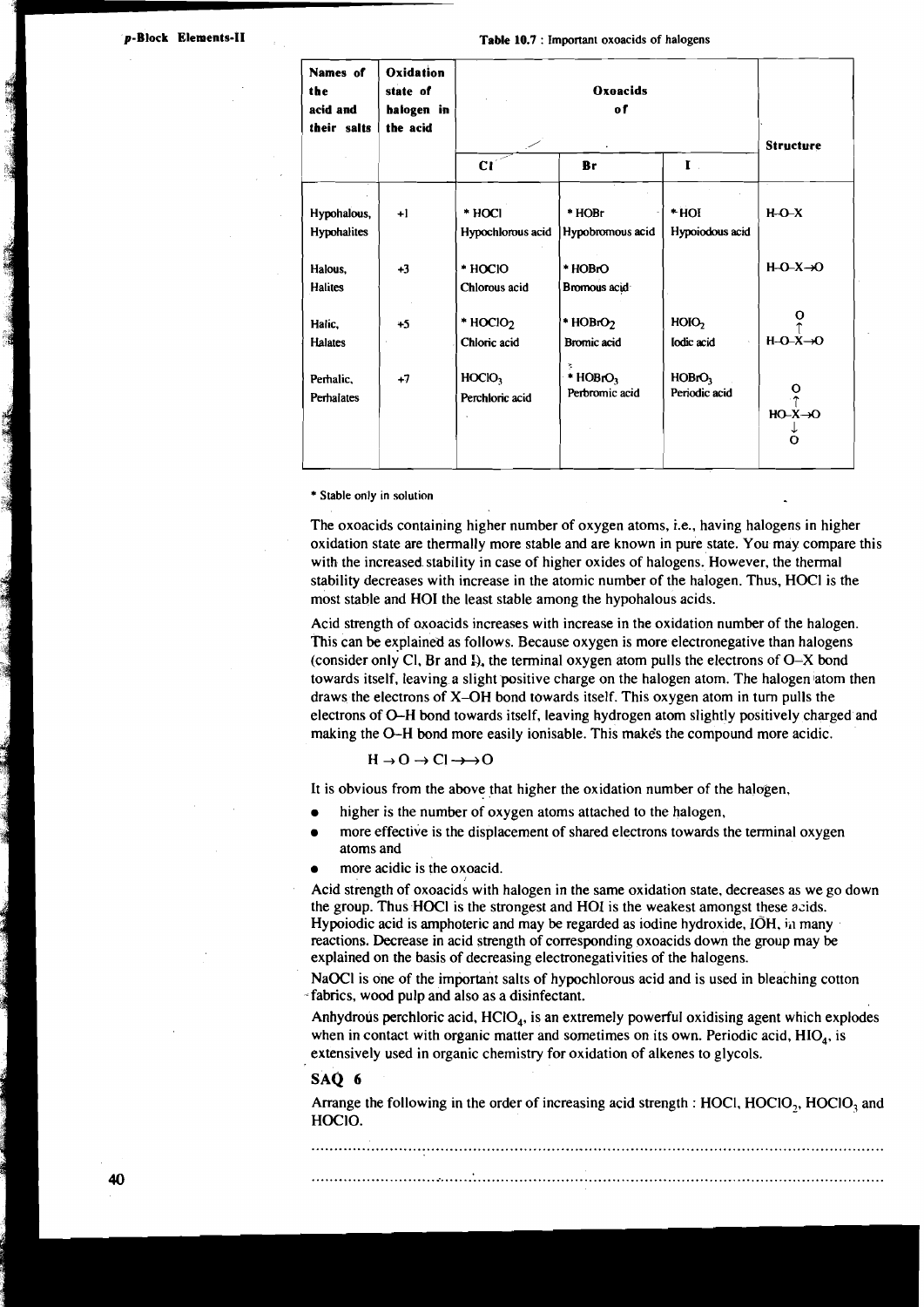### **10.4.4 Interhalogen Compounds** *Elements of Group 17* **<b>***Elements of Group 17*

Compounds formed by the interaction of one halogen with other halogens are called **interhalogen compounds.** Such compounds are either binary, formed by a combination of two halogens or ternary, formed by a combination of three halogens. The binary compounds are of four types, viz., **XY, XY,, XY,** and **XY,** where **X** and **Y** are the two halogens ind **Y** is more electronegative than **X.** Interhalogen compounds are named as the halides of less electtonegative halogen. Thus **CE** is called chlorine monofluoride and not fluorine monochloride. Ternary interhalogen compounds were unknown until recently except as polyhalide anions or polyhalonium cations, but now some compounds, e.g., IFCI, and IF<sub>2</sub>CI have been prepared. The interhalogen compounds with fluorine are more common.

The stability of interhalogen compounds depends on the electronegativity difference of the two halogens. Greater the diffeience, more polar is the bond and therefore, greater is the thermal stability and higher their melting and boiling points.

The interhalogen compounds can **be** prepared by direct combination of the halogens or by action of the halogen on a lower interhalogen compound. A few examples are given below :

- 498 K •  $Cl_2 + F_2$   $\longrightarrow$  2CIF
- 
- 
- $\bullet$  Br<sub>2</sub> + 5F<sub>2</sub>  $\longrightarrow$  2BrF<sub>s</sub>
- **523 K**   $\begin{array}{ccc}\n\text{C1}_2 + 3\text{C1}_2 &\longrightarrow & \text{2}\n\end{array}$ <br>  $\begin{array}{ccc}\n\text{Br}_2 + 5\text{F}_2 &\longrightarrow & \text{2}\n\end{array}$ <br>  $\begin{array}{ccc}\n\text{Br}_3 + \text{F}_2 &\longrightarrow & \text{C1}\n\end{array}$ <br>  $\begin{array}{ccc}\n\text{F}_5 + \text{F}_2 &\longrightarrow & \text{IF}_7\n\end{array}$ <br>  $\begin{array}{ccc}\n\text{ono-and penta-fluoides of iodine are pre-$
- 

Mono-and penta-fluorides of iodine are prepared by the action of AgF on I,:

$$
I_2 + AgF
$$
  
\n
$$
3I_2 + 5AgF
$$
  
\n
$$
3I_2 + 5AgF
$$
  
\n
$$
II_5 + 5AgF
$$
  
\n
$$
IF_5 + 5AgF
$$

#### **Properties**

Some physical properties of the interhalogen compounds like colour are intermediate between those of the constituent elements but their melting and boiling points are higher than expected from interpolation of the melting and boiling points of the constituent halogens. Some properties of interhalogen compounds are given in Table 10.8.

Interhalogen compounds are generally more reactive than the halogens (except  $F$ ) since  $X - Y$ bond is more polar than the X--X bond. They are hydrolysed by water or alkali to the halide ion of the lighter halogen **(Y-)** and the hypohalite ion of the heavier halogen (OX-). The interhalogen compounds react with alkenes and add across the double bond  $(C = C)$ . They are strong oxidising agents and are used to prepare metal halides. They convert metals into mixed halides :

 $XY + 2M$   $\longrightarrow$   $MX + MY$ 

Theit most important use is as fluorinating agents. They are also used as non-aqueous solvents. Iodine trichloride and bromine trifluoride autoionise like water and ammonia to give polyhalide ions, e.g.,

2ICl<sub>3</sub>  $ICl_2^+ + ICl_4^-$ <br>2BrF<sub>3</sub>  $BrF_2^+ + BrF_4^-$ 

Thus, the substances which furnish  $ICl_2^-$  and  $Br_2^+$  behave as acids and those furnishing  $ICl_4^-$ 

and Br $F_4$  behave as bases in ICI<sub>3</sub> and Br $F_3$  solvent systems, respectively.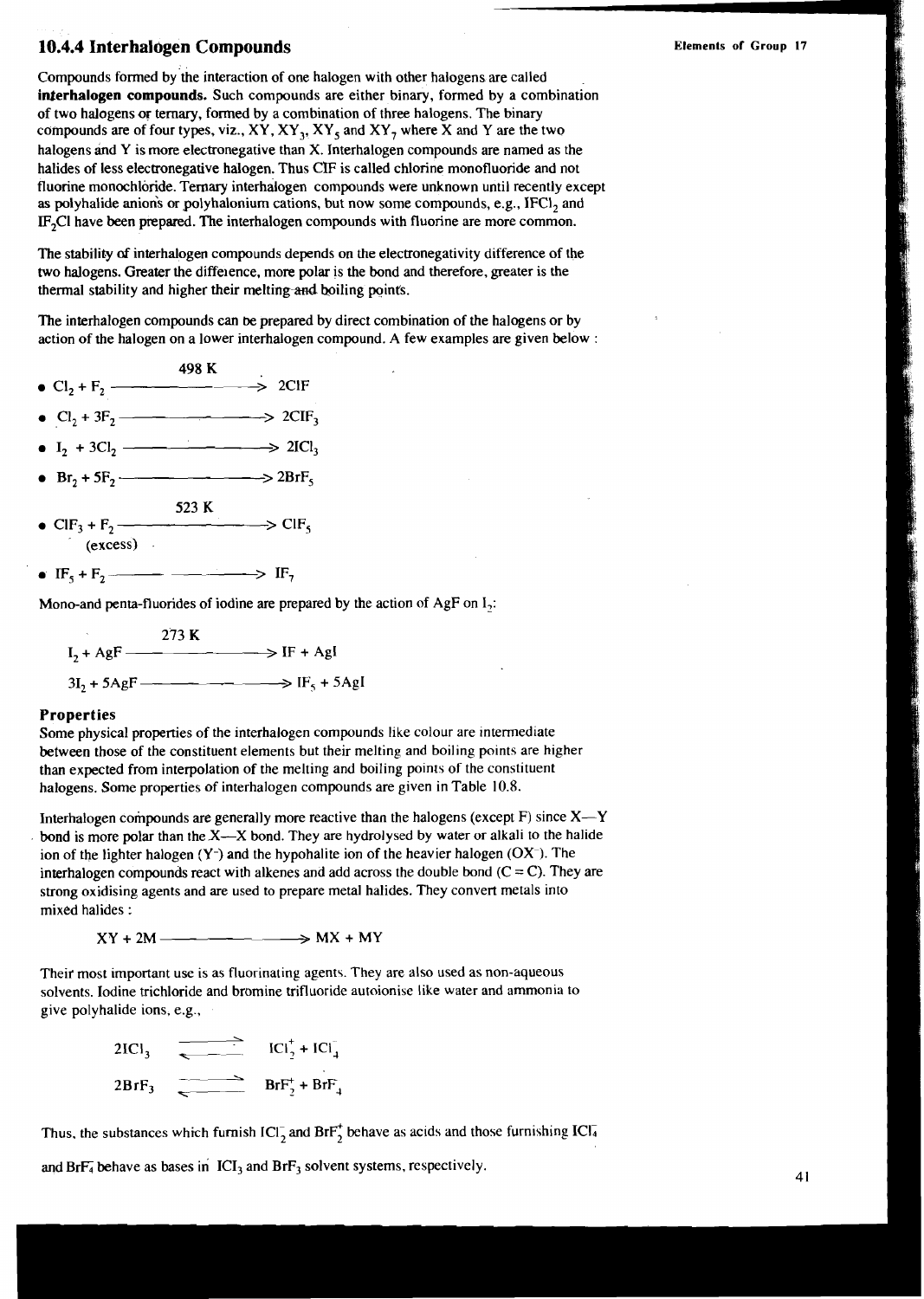The Commission of the Commission

The Company of the Second Property

**Table <sup>108</sup>**: **Some interhalogen compounds** 

| Type of         | Formulae and                               | Physical state and                                  | <b>Melting</b>      | <b>Boiling</b> |
|-----------------|--------------------------------------------|-----------------------------------------------------|---------------------|----------------|
| interhalogen    | names of                                   | colour at ordinary                                  | point               | point          |
| compound        | compt unds                                 | temperatures                                        | (K)                 | (K)            |
| XY              | CIF<br>Chlorine fluoride                   | Gas, Colourless.                                    | 119                 | 163            |
|                 | <b>BrF</b><br>Bromine fluoride             | Liquid below 293K,<br>pale-brown<br>gas above 293K  | 240                 | 293            |
|                 | Br C1<br><b>Bromine</b> chloride           | Liquid,<br>reddish yellow                           | 207                 | 283            |
|                 | Ю<br>Iodine chloride                       | Solid, ruby red                                     |                     | 310            |
|                 | IB۲<br>Iodine bromide                      | Solid.<br>brown like iodine                         | 232                 |                |
| $XY_3$          | CIF <sub>3</sub><br>Chlorine trifluoride   | Liquid below 261K,<br>colourless<br>gas above 261 K | 197                 | 261            |
|                 | BrF <sub>3</sub><br>Bromine trifluoride    | Liquid, Colourless                                  | 282                 | 400            |
|                 | BrCl <sub>3</sub><br>Bromine trichloride   | Solid, Orange                                       | 374<br>(decomposes) |                |
| XY <sub>5</sub> | CIF <sub>5</sub><br>Chlorine pentafluoride | Gas, Colourless                                     | 170                 | 259            |
|                 | BrF <sub>5</sub><br>Bromine pentafluoride  | Liquid, Colourless                                  | 213                 | 314            |
|                 | $1F_5$<br>'Iodine pentafluoride            | Liquid, Colourless                                  | 283                 | 314            |
| $XY_7$          | $1F_7$<br>Iodine heptafluonde              | Gas, Colourless                                     | 279.5               |                |

#### Structure of Interhalogen Compounds

The interhalogen compounds are generally covalent in which the larger atom lies in the centre. Their shapes can be predicted by VSEPR theory about which you have already studied in Unit 3 of the "Atoms and Molecules" course. Shapes of some of the interhalogen compounds are given in Table 10.9.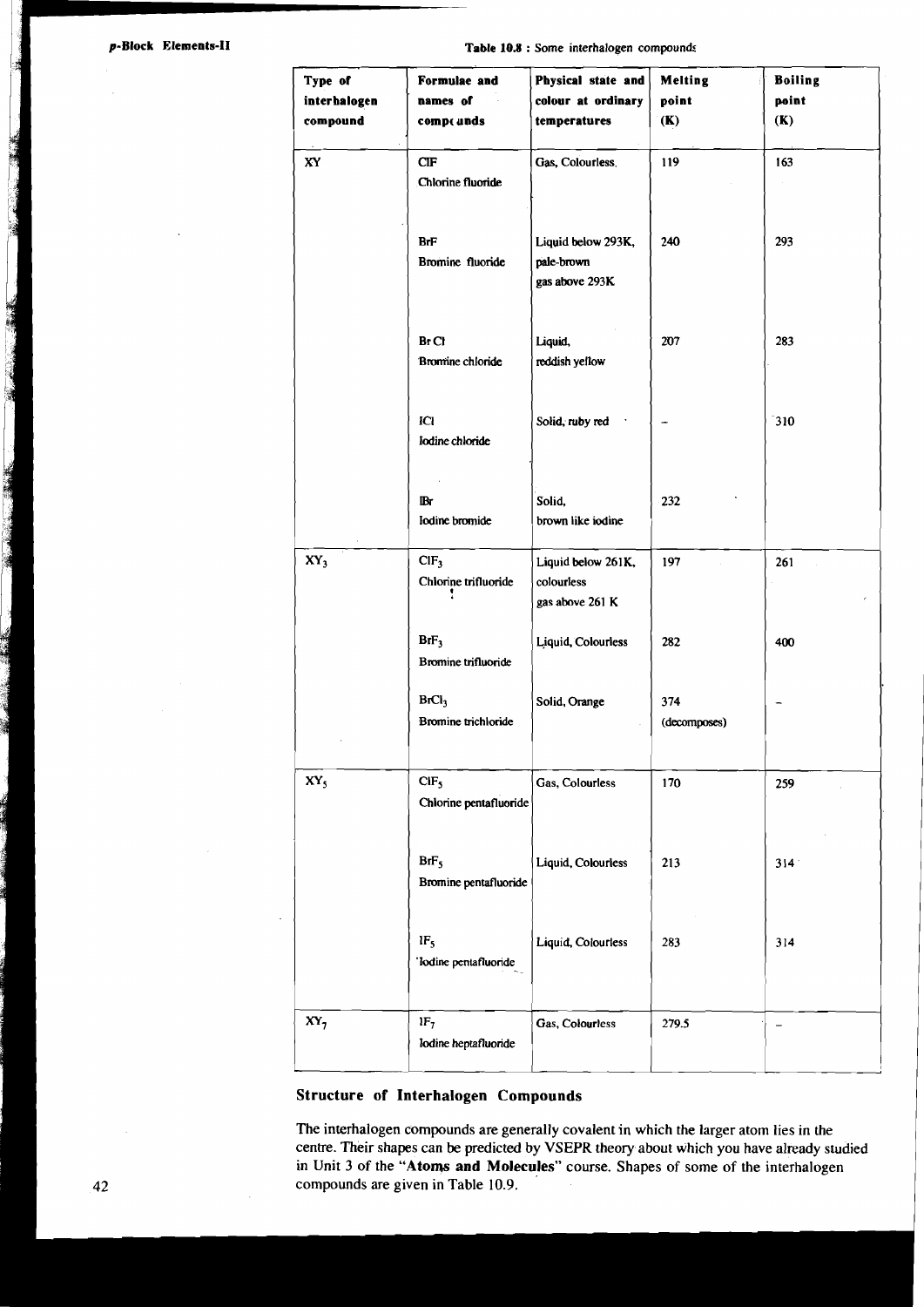| Molecule | Total number of<br>electron pairs<br>around X | <b>Bond</b><br>pairs | Lone<br>pairs | Shape                     |
|----------|-----------------------------------------------|----------------------|---------------|---------------------------|
| XY       |                                               |                      | 3             | Linear                    |
| $XY_3$   |                                               |                      | 2             | T-shaped                  |
| $XY_{5}$ | 6                                             |                      |               | Square pyramidal          |
| XY,      |                                               |                      | 0             | Pentagonal<br>bipyramidal |

**interhalogen molecule of the type interhalogens can be explained with the help of Valence Bond Theory also in**  $\frac{1}{xy}$  **interhalogen molecule of the type** the following mannei :

- i) Type XY : As expected, the compounds of the type XY are linear (Fig. 10.2). Thus CIF, BrF, BrCI, IBr and ICI all have a linear structure. In these compounds both the halogen atoms have an unpaired electron in the *pz* orbital. Axial overlap of the *pz*  orbitals of the two halogen atoms results in a linear interhalogen molecule.
- $\mathbf{ii}$ Type  $XY_1$ : Structure of the interhalogens of this type can be explained on the basis of  $sp<sup>3</sup>d$  hybridisation of the central halogen atom X. Three of the hybrid orbitals having an electron each are used in making three covalent bonds with three atoms of the other halogen atom. The remaining two orbitals accommodate the two lone pairs of the central atom. In order to minimise lone pair-lone pair and lone pair-bond pair repulsions, the lone pairs occupy the two equatorial sites around the central halogen **Fig. 10.3:** T-shaped structure of atom, thereby giving a T-shape to the molecule (Fig. 10.3). Thus CIF<sub>3</sub>, BrF<sub>3</sub> and ICl<sub>3</sub> interhalo atom, thereby giving a T-shape to the molecule (Fig. 10.3). Thus CIF<sub>3</sub>, BrF<sub>3</sub> and ICl<sub>3</sub> have a T-shaped structure.  $XY_3$ .

|  | X atom in excited state $\begin{bmatrix} 1 \ \mathbf{b} \end{bmatrix}$ $\begin{bmatrix} 1 \ \mathbf{b} \end{bmatrix}$ $\begin{bmatrix} 1 \ \mathbf{c} \end{bmatrix}$ $\begin{bmatrix} 1 \ \mathbf{d} \end{bmatrix}$ $\begin{bmatrix} 1 \ \mathbf{d} \end{bmatrix}$ |
|--|--------------------------------------------------------------------------------------------------------------------------------------------------------------------------------------------------------------------------------------------------------------------|

 $sp<sup>3</sup>d$  hybridisation – trigonal bipyramidal structure with two equatorial sites occupied by lone pairs.

iii) Type XY<sub>5</sub>: This type of compounds have a square pyramidal structure (Fig. 10.4). The central atom X uses five of its seven valence electrons in forming five bonds with Y and two electrons remain as a lone pair. Thus X-atom in XY<sub>s</sub> molecule is  $sp^3d^2$ hybridised. The lone pair occupies the axial hybrid orbital.

X atom in excited state ( **1** ( **1** , **1** 1 **f** <sup>1</sup>

 $sp<sup>3</sup>d<sup>2</sup>$  hybridisation – octahedral structure with one of the axial **Fig 10.4:** Square pyramidal sites occupied by lone pair.

iv) Type  $XY7$ : In these molecules, the central X atom uses all its seven valence electrons in forming seven X-Y bonds. Formation of this type of compounds can be explained on the basis of  $sp^3d^3$  hybridisation of the X atom. These compounds have a pentagonal bipyramidal structure with two axial  $X-Y$  bonds and five equatorial  $X$ — $Y$  bonds (Fig. 10.5).

| equatorial $X$ — $Y$ bonds (Fig. 10.5).                        |  |  |  |  |  |
|----------------------------------------------------------------|--|--|--|--|--|
| X atom in excited state $\begin{vmatrix} 1 \\ 1 \end{vmatrix}$ |  |  |  |  |  |

 $sp<sup>3</sup>d<sup>3</sup>$  hybridisation - pentagonal bipyramidal structure.

### **10.4.5 Polyhalides and Polyhalonium Ions** Fig. 10.5 : Pentagonal

Halide ions often associate with molecules of halogens or with interhalogen compounds to form polyhalide ions. For example, on addition of potassium iodide, the solubility of iodine in water is greatly enhanced due to the formation of the triiodide ion,  $I_3$ :





 $X = Y$ .





structure of interhalogen molecules of the type XY<sub>5</sub>.



**bipyramidal structure of interhalogen**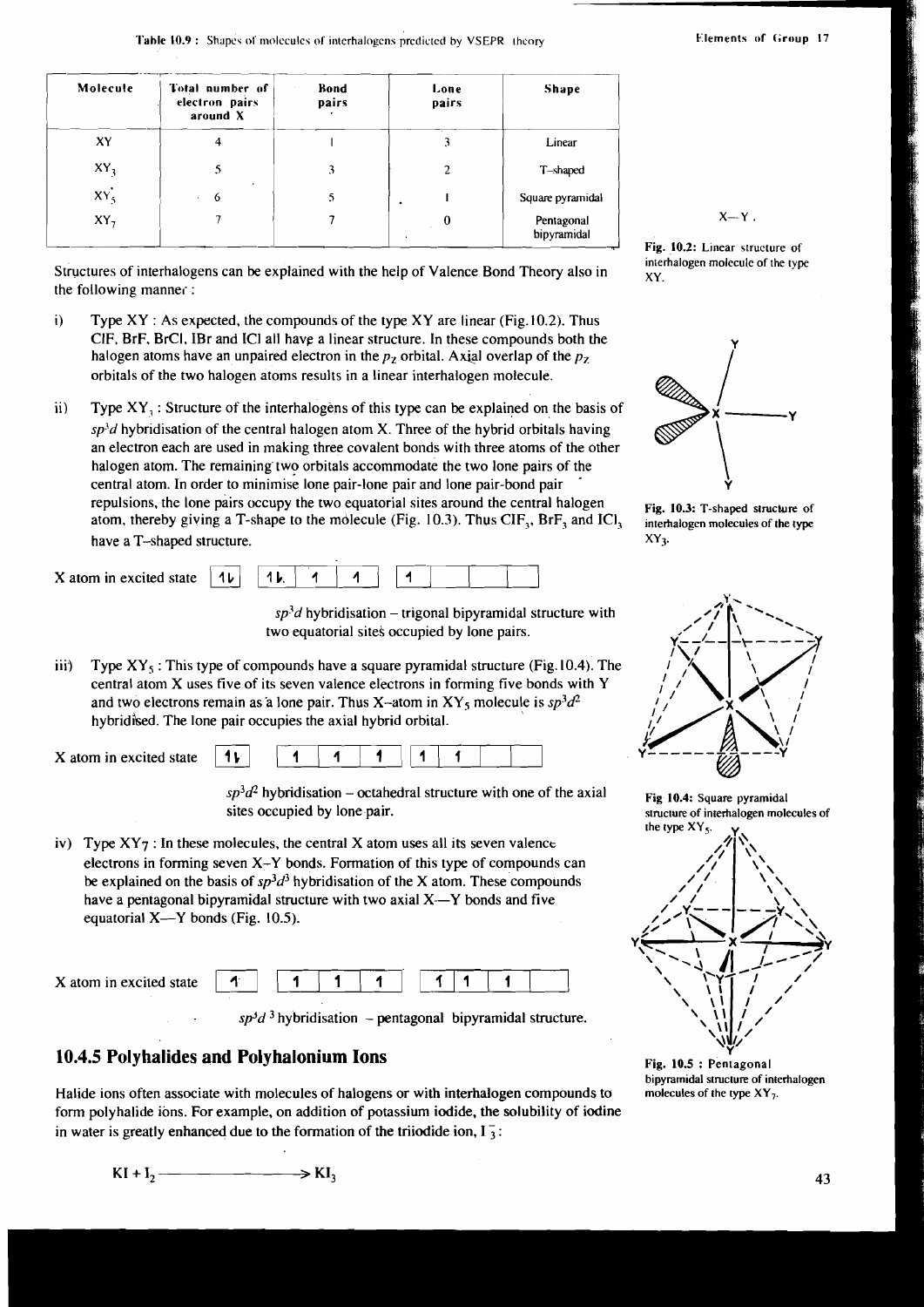p-Block Elements-II More complex ions of iodine, such as penta-iodide, I<sub>5</sub>, heptaiodide, I<sub>7</sub> and nona-iodide, I<sub>0</sub> are also known.

#### **SAQ 7**

|            | More complex ions of iodine, such as penta-iodide, $I_5$ , heptaiodide, $I_7$ and nona-iodide, $I_9$ are<br>also known.                                                                                                                                                                                                                                                                                                                                                                                                                                                                                                                                                                                                                                               |  |
|------------|-----------------------------------------------------------------------------------------------------------------------------------------------------------------------------------------------------------------------------------------------------------------------------------------------------------------------------------------------------------------------------------------------------------------------------------------------------------------------------------------------------------------------------------------------------------------------------------------------------------------------------------------------------------------------------------------------------------------------------------------------------------------------|--|
| $BrCl^-$ . | These are generally found in the form of salts of large metal ions, e.g., $Rb^{+}I_{0}^{-}$ . $2C_{6}H_{6}$ or<br>large complex cations, e.g., NH <sub>4</sub> $I_5^{\text{-}}$ , (C <sub>2</sub> H <sub>5</sub> ) <sub>4</sub> N <sup>+</sup> 1 <sub>7</sub> ). A number of mixed polyhalide ions<br>containing two or three different halogens are also known, e.g., ICI $\frac{1}{2}$ , ICI $\frac{1}{4}$ and IBrF $\frac{1}{2}$ and                                                                                                                                                                                                                                                                                                                               |  |
|            | All the polyhalides are hydrolysed to some extent in aqueous solution. The ease of<br>hydrolysis increases with the introduction of the more electronegative halogen, into the ion.<br>Thus, the triiodide being the most stable and $CI_{\perp}^-$ the least. In non-aqueous solutions,<br>polyhalides behave as mild halogenating agents.                                                                                                                                                                                                                                                                                                                                                                                                                           |  |
|            | You have learnt in Section 10.4.4 that polyhalonium cations, e.g., ICl <sub>7</sub> and BrF <sub>2</sub> are formed<br>as a result of autoionisation of ICl <sub>3</sub> and BrF <sub>3</sub> . Other cations like Br <sub>2</sub> <sup>+</sup> , I <sub>2</sub> <sup>+</sup> , I <sub>3</sub> <sup>+</sup> , ClF <sub>2</sub> <sup>+</sup> , IF <sub>2</sub> <sup>+</sup> ,<br>$IBr_2^+$ , IBrCl <sup>+</sup> , ClF <sup>+</sup> <sub>4</sub> , BrF <sup>+</sup> <sub>4</sub> , IF <sup>+</sup> <sub>4</sub> , ClF <sup>+<math>\zeta</math></sup> ; BrF <sup>+</sup> <sub>6</sub> , IF <sup>+</sup> <sub>6</sub> , etc. are also known. These are<br>established by large anions like $BF_4^-$ , $PF_6^-$ , $AsF_6^-$ , AlCl <sub>4</sub> , SbCl <sub>6</sub> , etc. |  |
| SAQ 7      |                                                                                                                                                                                                                                                                                                                                                                                                                                                                                                                                                                                                                                                                                                                                                                       |  |
|            | Write 'T' for true and 'F' for false in the given boxes for the following statements about the<br>interhalogen compounds.                                                                                                                                                                                                                                                                                                                                                                                                                                                                                                                                                                                                                                             |  |
| $\bf i)$   | Interhalogen compounds are strong oxidising agents                                                                                                                                                                                                                                                                                                                                                                                                                                                                                                                                                                                                                                                                                                                    |  |
| ii)        | Interhalogen compounds are strong reducing agents                                                                                                                                                                                                                                                                                                                                                                                                                                                                                                                                                                                                                                                                                                                     |  |
| iii)       | $X-Y$ bond is more polar than $X-X$ and $Y-Y$ bonds                                                                                                                                                                                                                                                                                                                                                                                                                                                                                                                                                                                                                                                                                                                   |  |
| iv)        | Interhalogen compounds are ionic                                                                                                                                                                                                                                                                                                                                                                                                                                                                                                                                                                                                                                                                                                                                      |  |
| V)         | XY <sub>3</sub> type of molecules have square pyramidal structure                                                                                                                                                                                                                                                                                                                                                                                                                                                                                                                                                                                                                                                                                                     |  |
|            |                                                                                                                                                                                                                                                                                                                                                                                                                                                                                                                                                                                                                                                                                                                                                                       |  |

### **10.5 PSEUDOHALOGENS AND PSEUDOHALIDES**

Some molecules like cyanogen,  $(CN)_2$ , thiocyanogen,  $(SCN)_2$  and selenocyanogen,  $(SCN)_2$ , have properties similar to those of the halogens. Therefore, these are called pseudohalogens. Pseudohalogens form hydro acids similar to the hydrohalic acids, e.g., H-CN. They also form anions such as cyanide, CN<sup>-</sup>, cyanate, OCN<sup>-</sup>, thiocyanate, SCN<sup>-</sup>, selenocyanate, SeCN<sup>-</sup>; tellurocyanate, TeCN<sup>-</sup> and azide, N<sup>-</sup><sub>3</sub>, which resemble the halide ions to some extent.

The best known pseudohalide is the cyanide,  $CN^-$ , which resembles  $Cl^-$ ,  $Br^-$  and  $I^-$  in the following respects :

- It can be oxidised to form a molecule,  $(CN)_{2}$ .
- It forms an acid HCN similar to HCl, HBr, etc.
- It forms insoluble salts with  $Ag^+$ ,  $Pb^{2+}$  and  $Hg^+$ .
- Interpseudohalogen compounds CICN, BrCN and ICN can also be formed.
- Like AgCI, AgCN is insoluble in water but soluble in liquor ammonia.
- It forms a large number of complexes similar to the halide complexes, e.g.,  $[Cu(CN)<sub>4</sub>$ <sup>12-</sup> is similar to  $[CuCl<sub>4</sub>]<sup>2-</sup>$  and  $[Co(CN)<sub>6</sub>]<sup>3-</sup>$  is similar to  $[CoCl<sub>6</sub>]<sup>3-</sup>$ .

**I**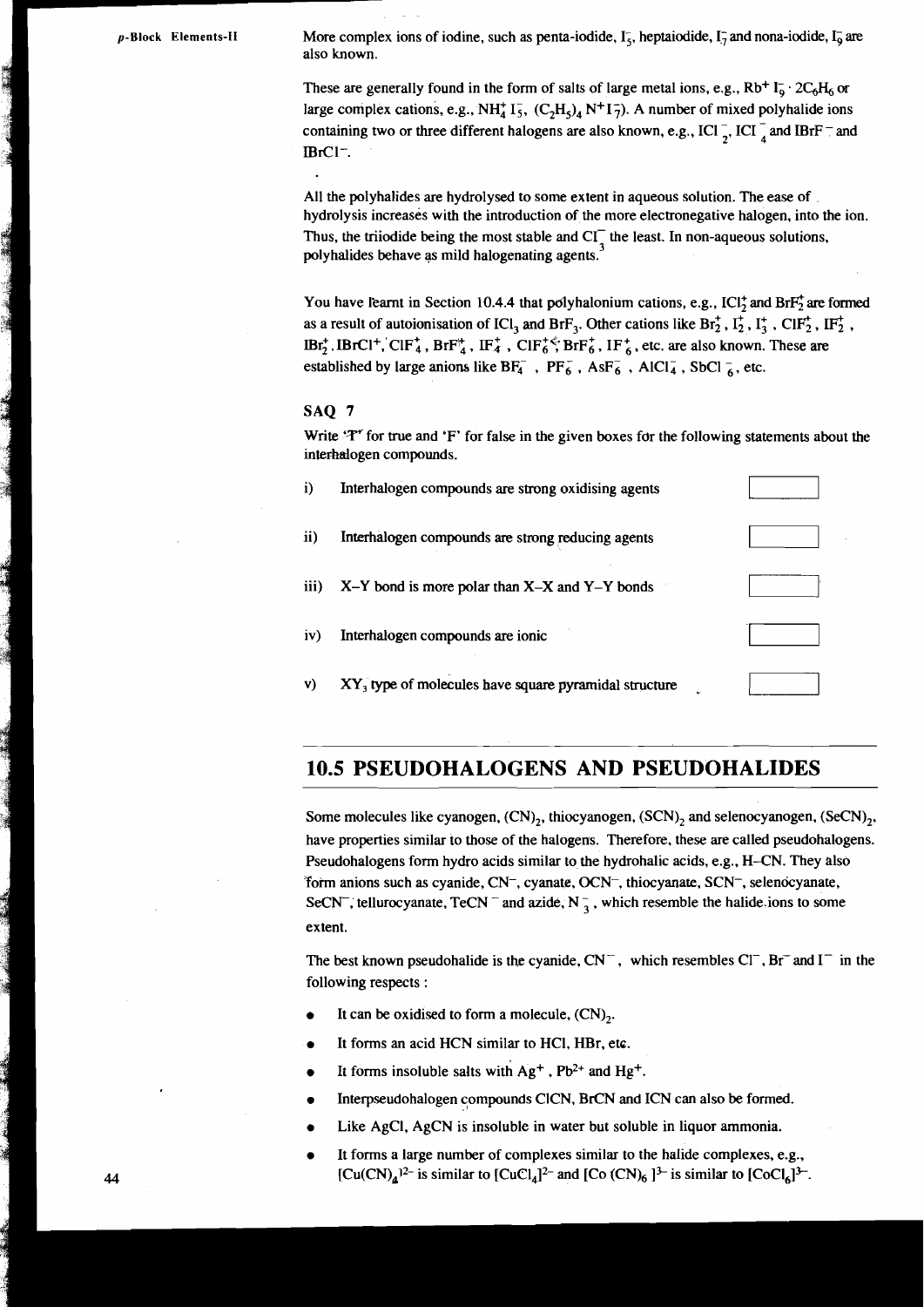## **10.6 ANOMALOUS BEHAVIOUR OF FLUORINE** -

Fluorine differs from other elements of the group because of its exceptionally small atomic and ionic size and low fluorine-fluorine bond dissociation energy. The result of these differences is that fluorine is the most electronegative element in the periodic table and is a powerful oxidant. Some differences between fluorine and other halogens are :

- It is more reactive than other halogens because of low F-F bond energy, also due to its high electronegativity the bond between fluorine and other elements is very strong so its compounds are more stable. Some of them are inert, e.g.,  $SF<sub>6</sub>$ .
- Fluorine is almost invariably monocoordinate (coordination number  $= 1$ ) and is never more than mono covalent.
- Fluorides are more ionic.
- Fluorine forms strong hydrogen bonds resulting in the properties of hydrogen fluoride being anomalous.
- Fluorine is the strongest oxidising agent and oxidises the elements to their highest oxidation state, for example in  $IF<sub>1</sub>$ , iodine has oxidation number seven.
- The reactions of fluorine are also different from other halogens. Fluorine fumes in moist air and decomposes water to give oxygen, whereas other halogens are sparingly soluble in water and react partly to give hydrohalic and hypohalous acids.<br>  $2F_2 + 2H_2O$   $\longrightarrow$   $4HF + O_2$

 $2F_2 + 2H_2O$   $\longrightarrow$   $4HF + O_2$ <br>X<sub>2</sub> + H<sub>2</sub>O  $\longrightarrow$  HOX + HX

- Fluorine reacts with alkalies to yield the oxide,  $F_2O$ :
	- $2F_2 + 2NaOH$   $\longrightarrow$   $F_2O + 2NaF + H_2O$

The other halogens react with alkalies to yield a solution of hypohalite ions, which may disproportionate. The oxoacid of fluorine, HOF, prepared recently is very unstable. The oxides of fluorine are not acidic.

### **10.7 SUMMARY**

Let us now summarise what we have learnt in this unit.

- The halogens are only one electron short of the noble gas configuration.
- The elements form the anion  $X^-$  or a single covalent bond. Their chemistry is completely non-metallic though there is some evidence of their forming cations.
- Their chemical and the physical properties show variations according to the expected group trends.
- Because of the extremely small size of fluorine, it exhibits anomalous behaviour in the F-F bond energy and electron affinity.
- Fluorine is the strongest oxidising agent in the whole group. This is mainly because of very low  $F-F$  bond energy, very high  $F-ele$ . lent bond energy and the high hydration energy of the fluoride ion.
- Fluorine can oxidise all the other halide ions like  $Cl^-$ ,  $Br^-$ ,  $I^-$  to their respective elements. Because of its high oxidising power, fluorine forms com'pounds in which the other elements are in high oxidation states.
- The oxidation state of fluorine is  $-1$  while the other halogens exhibit variable oxidation states due to the availability of vacant d orbitals.
- Halogens form a variety of compounds like, hydrc ralic acids of the type HX, halogen oxides (OX<sub>2</sub> etc.), oxoacids like HOX, HC XO, HOXO, and HOXO<sub>3</sub> and interhalogen compounds of the type  $XY_n$  where  $\therefore$  and Y are two different halogens. The bond in interhalogen compounds is polar with a positive charge on the heavier halogen. You have also learnt about the polyhalide ions,  $X_n$  and  $XY_n$ .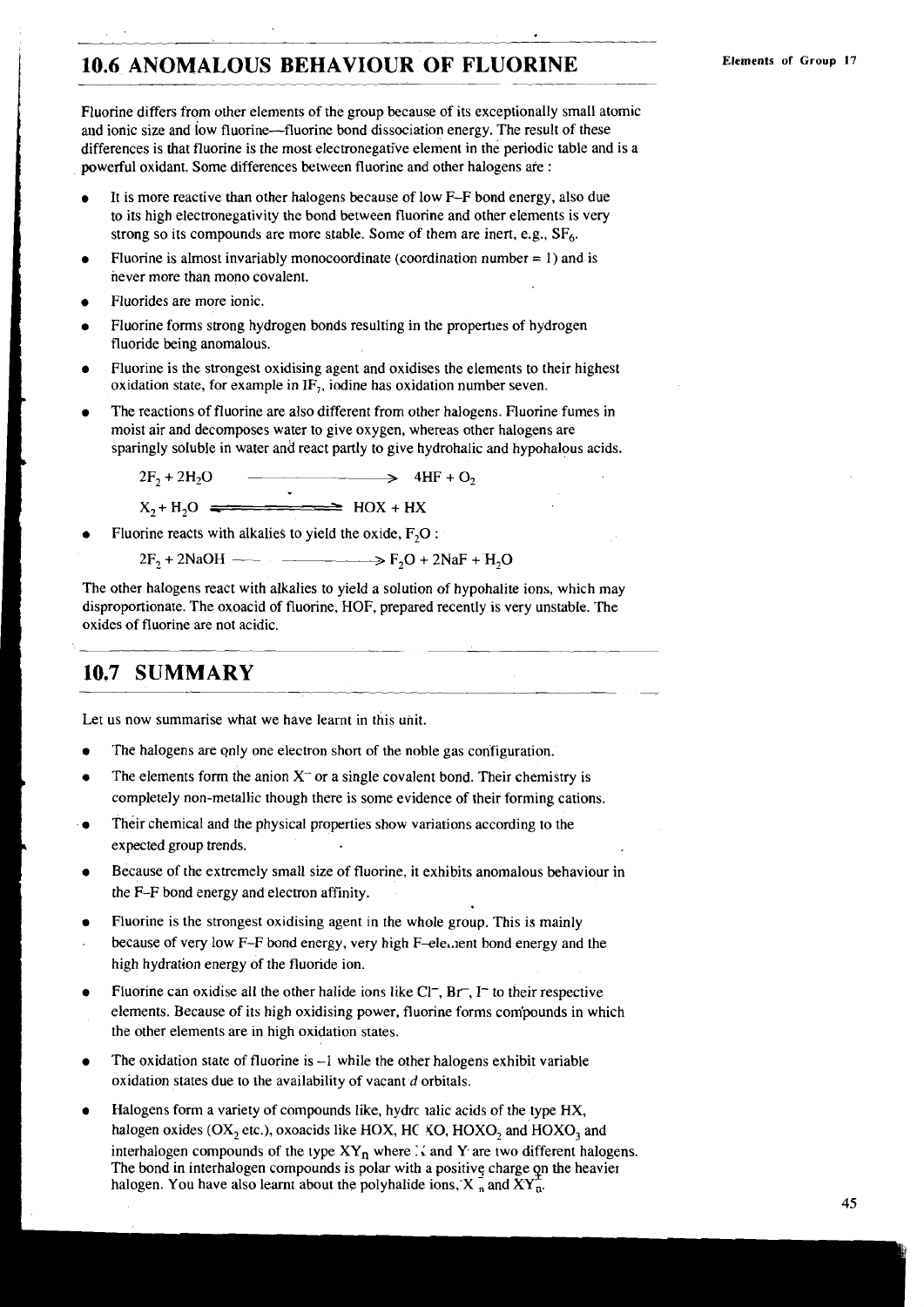### p-Block Elements-II **10.8 TERMINAL QUESTIONS**

- 1 Fill the appropriate halogen in the following blanks :
	- i) displaces three halogens from their compounds.
	- ii) C<sup> $\Gamma$ </sup> can be oxidised by  $\Gamma$
	- iii)  $Br_2$  can be reduced by  $\overline{\phantom{F}}$  iv) Fluorine and can
	- can oxidise water to oxygen.
	- v) Oxidation of  $\qquad \qquad$  and  $\qquad \qquad$  by Cl<sub>2</sub> will give Br<sub>2</sub> and  $I_2$ , respectively.

-

- **2** We have listed the physical properties of all the halogens except astatine in Table 10.1. From your study of the periodicity in the properties of elements, predict the following for the astatine :
	- i) Atomic number
	- ii) Molecular formula
	- iii) M.P., **B.P:**
	- iv) Physical state
	- v) At-At bond energy
	- vi) Strength of aqueous hydroastatic acid.
- 3 Why does fluorine combine with other elements in their higher oxidation states.
- 4 Write the name of the following oxoacids and deduce the oxidation number of halogen atom in each.

| (i) HOCI                  | (ii) HOCIO              | (iii) HOBr                |
|---------------------------|-------------------------|---------------------------|
| $(iv)$ HOBrO <sub>2</sub> | $(v)$ HOIO <sub>3</sub> | $(vi)$ HOClO <sub>2</sub> |

- 5 The bond dissociation energy increases from  $I_2$  to  $Cl_2$ . Thus, bond dissociation energy of  $F_2$  should be higher than that of  $Cl_2$ . But it is not so, why?
- 6 The solutions of the salts of hypohalous acids are alkaline, explain why?

### **10.9 ANSWERS**

#### **Self-Assessment Questions**

- 1 Fluorine formed by the electrolysis of aqueous solution of NaF will react immediately with water so it cannot **be** obtained by this method.
- 2 i) Chlorine
	- ii) Iodine
	- iii) Fluorine
	- iv) Iodine
- **3** The standard reduction potentials of bromine and iodine are 1.07 and 0.54, respectively, which are less than that for reduction of oxygen to water. These elements, therefore, can not oxidise water to oxygen.

| i) $I_2 + IF_3$     |                    | – 31F                    |
|---------------------|--------------------|--------------------------|
| ii) $Cl_2 + H_2O$   |                    | $\rightarrow$ HCl + HOCl |
| iii) $Cl_2 + 2NaOH$ | ٠<br>$\rightarrow$ | $NaCl + NaOCl + H2O$     |
| iv) $Cl_2 + H_2S$   |                    | $\Rightarrow$ 2HCl + S   |
| $CH_4 + 4 Br_2$     |                    | $CBr4 + 4HBr$            |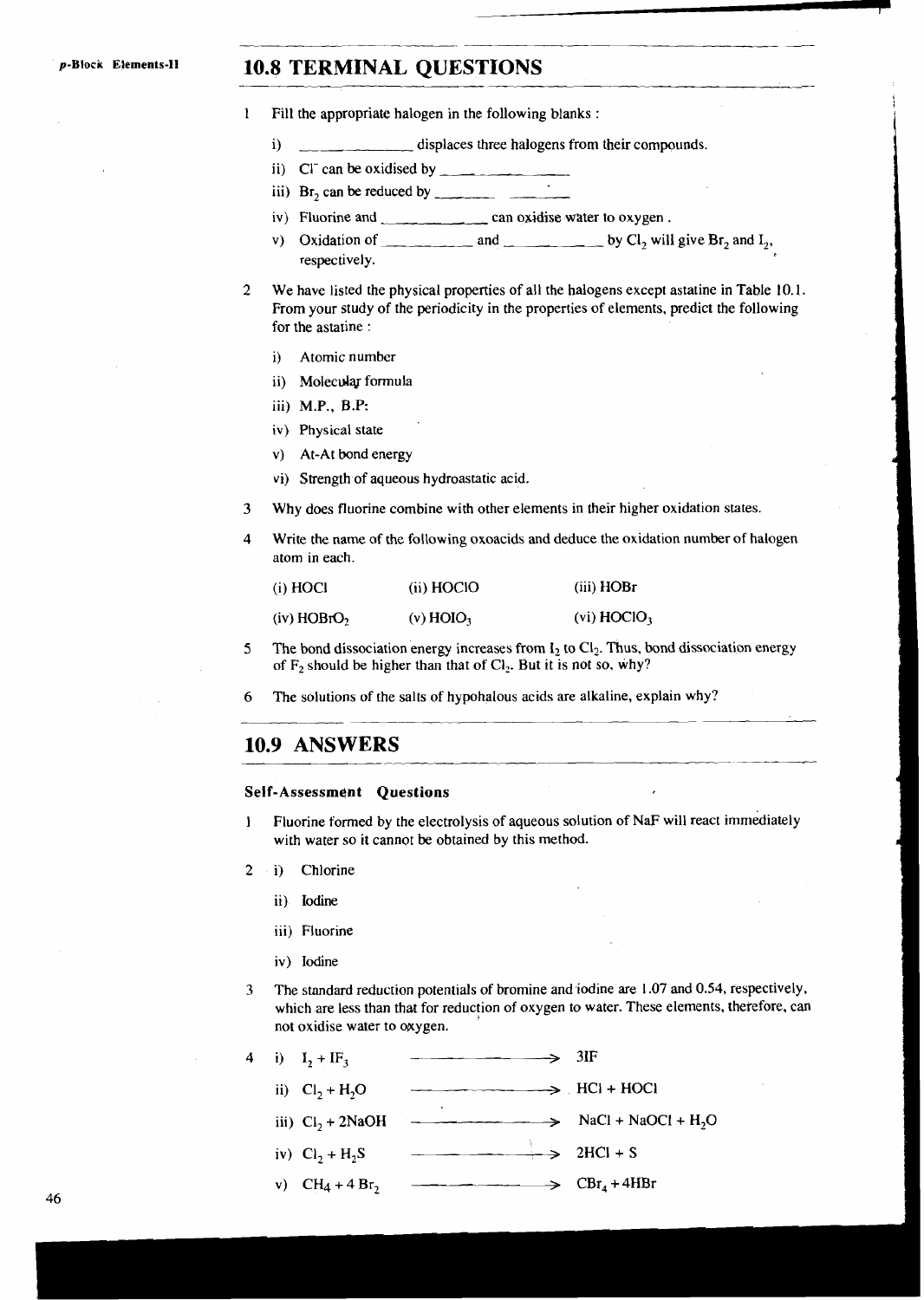5 **HF** has the highest bond dissociation enthalpy amongst all the halogen acids. The hydration enthalpy of the fluoride ion is also highest. However, the former outweighs making HF the weakest of the halogen acids.

6  $\text{HOC1}$  <  $\text{HOC1O}$  <  $\text{HOC1O}_2$  <  $\text{HOC1O}_3$ 

**7** (i) T (ii) F (iii) T

(iv) F (v) F

#### **Terminal Questions**

- 1 i) Fluorine ii) Fluorine iii)
	- iv) Chlorine v)  $Br = and I^-$
- 2 i) Atomic number should be 85.
	- ii) At,.
	- iii) Melting and boiling point should be higher than those of iodine.
	- iv) Solid.

t

**t** 

- V) At-At bond energy should be less than that of 1-1 bond.
- vi) Strength of aqueous hydroastatic acid should be highest according to known trend  $HF < HCl < HBr < HI$ .
- 3 The highest oxidising power, high lattice energy of fluorides and high enthalpy of hydration of fluoride ion, lower F-F bond dissociation energy and a high fluorine element covalent bond energy are the factors contributing to this unique ability of fluorine to combine with other elements in their higher oxidation states. Chlorine, however, is a close second in this respect.
- 4 i) **Hypochlorous acid :**  $+1$ 
	- ii) Chlorous acid :  $+3$
	- iii) Hypobromous  $\text{acid}: +1$
	- I iv) Bromic acid : **+5**
	- v) Periodic acid :  $+7$ <br>
	vi) Perchloric acid :  $+7$
	- vi) Perchloric acid :
- **5** Fluorine has the smallest size of all the halogeqs. In the F-F bond, there is considerable repulsion in the nonbonding electrons which weakens the F-F bond. Therefore, the bond dissociation energy of  $F_2$  is less than that of the Cl<sub>2</sub>.
- **6** The salts of hypohalous acids undergo hydrolysis in water as shown below :

 $NaOX + H<sub>2</sub>O$   $\longrightarrow$   $Na<sup>+</sup> + OH<sup>-</sup> + HOX$ 

The hypohalous acids are fairly weak acids and remain largely undissociated in solution. As the solution contains OH<sup>-</sup>, it becomes alkaline in nature.